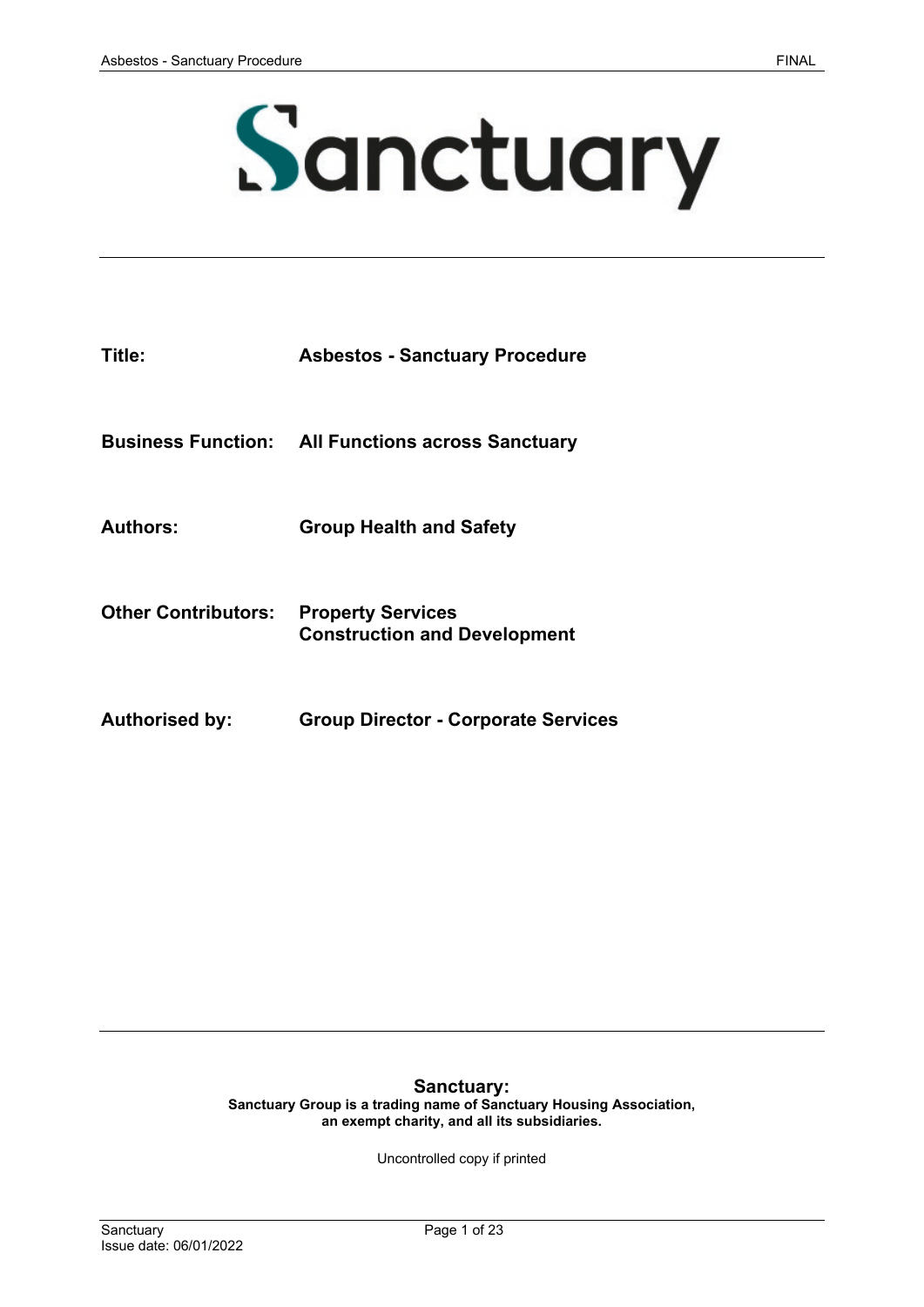# **CONTENT**

| 1             |                                                                       |  |  |
|---------------|-----------------------------------------------------------------------|--|--|
| 2.            |                                                                       |  |  |
| 3.            |                                                                       |  |  |
| 4.            |                                                                       |  |  |
| 5.            |                                                                       |  |  |
|               |                                                                       |  |  |
| $\mathbf 1$ . |                                                                       |  |  |
| 2.            |                                                                       |  |  |
| 3.            | Asbestos Register                                                     |  |  |
| 4.            | Assessing the risk of Asbestos Containing Materials and management of |  |  |
|               |                                                                       |  |  |
| 5.            |                                                                       |  |  |
| 6.            |                                                                       |  |  |
| 7.            |                                                                       |  |  |
| 8.            |                                                                       |  |  |
| 9.            |                                                                       |  |  |
| 10.           |                                                                       |  |  |
|               |                                                                       |  |  |
| 1.            |                                                                       |  |  |
| 2.            |                                                                       |  |  |
| 3.            |                                                                       |  |  |

# **Appendices**

- Appendix 1 Types of properties where Sanctuary has a duty to manage asbestos
- Appendix 2 Asbestos management process flow charts
- Appendix 3 Generic Risk Assessment Exposure to Asbestos Containing Material
- Appendix 4 Contractor confirmation of viewing the Asbestos Register form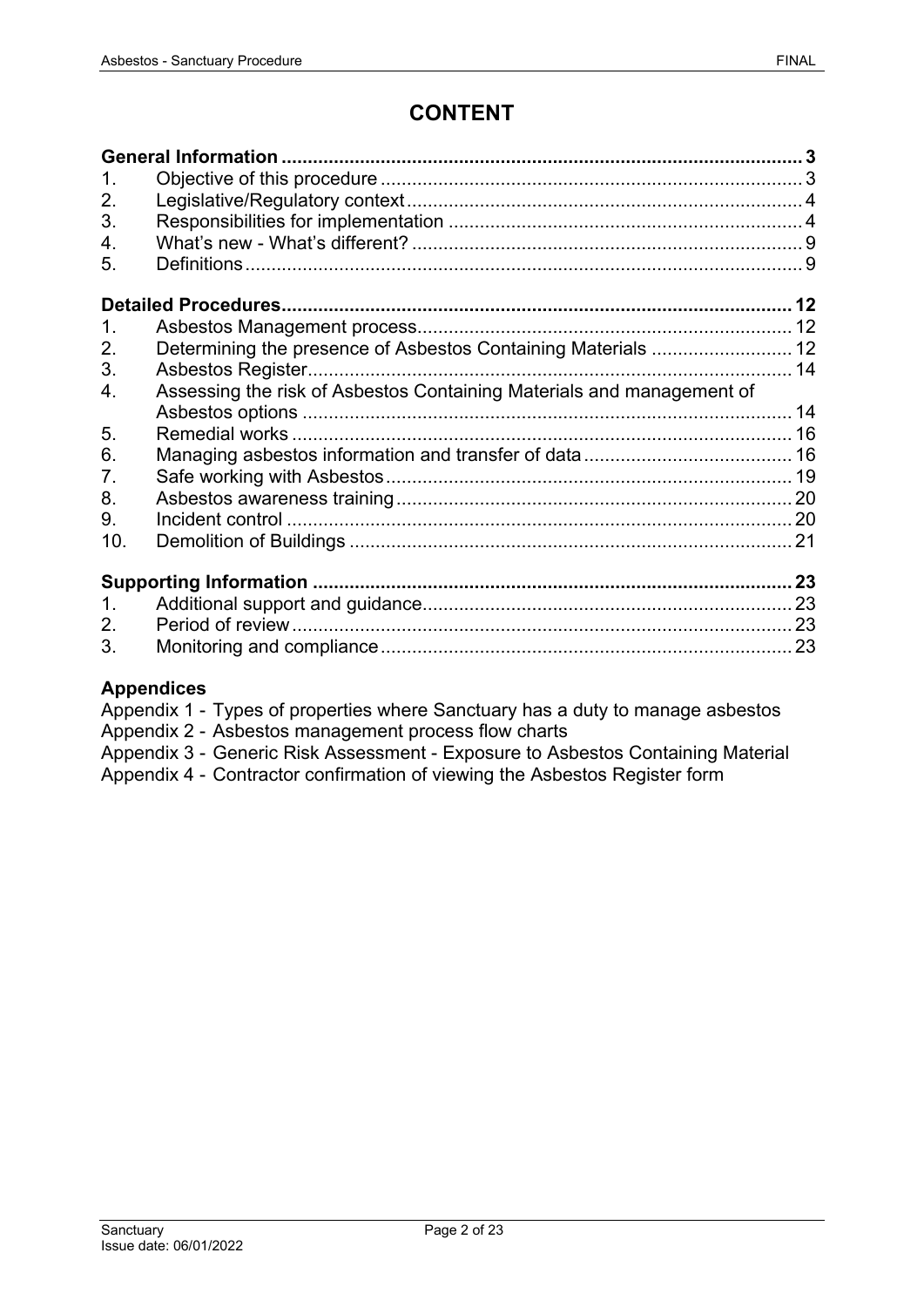# <span id="page-2-0"></span>**General Information**

# <span id="page-2-1"></span>**1. Objective of this procedure**

- 1.1 This procedure supports Sanctuary [Health and Safety -](https://solis/PolicyManagement/policy/Policies/Forms/Policy%20Document%20Set/docsethomepage.aspx?ID=5381&FolderCTID=0x0120D52000DE99EA054D4DF944BE591D81E49729D0008C670BDB86BED740B0B89E295CD8357C&List=a03723e1-d48b-4958-9669-9b86a90ef8b0&RootFolder=%2FPolicyManagement%2Fpolicy%2FPolicies%2FHealth%20and%20Safety%20%2D%20Group&RecSrc=%2FPolicyManagement%2Fpolicy%2FPolicies%2FHealth%20and%20Safety%20%2D%20Group) Sanctuary Policy as it relates to the management of asbestos.
- 1.2 Sanctuary has a duty to manage asbestos in all non-domestic properties and the common parts of domestic premises (detailed in **Appendix 1**) and will ensure, so far as is reasonably practicable that:
	- the presence of Asbestos Containing Material (ACM) will be managed where Sanctuary is the duty holder as required by Regulation 4 of the Control of Asbestos Regulations 2012 (CAR 12);
	- where ACM is identified in non-domestic properties and the common parts of domestic properties, the amount, location and condition will be assessed and recorded;
	- in any Sanctuary property where work is being carried out that may disturb ACM, it will be identified prior to work commencing;
	- the risk of exposure of any person to material known or assumed to contain asbestos will be assessed;
	- identified ACM will be maintained in a good state of repair. Based on the assessed risk of exposure, the materials will be repaired and protected as necessary or, if exposure cannot be adequately prevented, the materials will be removed under safe systems of work;
	- in all properties where Sanctuary is responsible, as defined in CAR 12, only accredited asbestos surveyors will carry out asbestos surveys (the type and extent of which will be as specified in CAR12);
	- for all properties where Sanctuary is responsible, accredited licensed contractors will be used where removal of ACM is required;
	- remedial work that may disturb any ACM may be undertaken by either accredited licensed contractors or where works are classed as low risk unlicensed works by appropriately trained Sanctuary Property Services operatives. Details of current surveying and removal contractors are available via the Procurement pages on [Solis;](https://solis/SG/PServices/goods-services-suppliers/Pages/Supplier%20Directory.aspx)
	- the risk of exposure during any work to repair or protect ACM, or work that may disturb ACM, will be competently assessed in order that exposure is prevented;
	- records of all materials known or assumed to contain asbestos will be updated when additional information is available and will be accessible to anyone who is liable to work on or otherwise disturb the material; and
	- no new or replacement materials, plant or equipment which contain asbestos will be used.
- 1.3 Sanctuary has a duty to ensure employees and others are not exposed to asbestos as the result of work activities, and will ensure this by:
	- making a suitable and sufficient assessment of the risk created by exposure in advance of any planned works liable to disturb ACM;
	- making a record of this risk assessment and communicating the contents to employees and others who may be affected such as contractors; and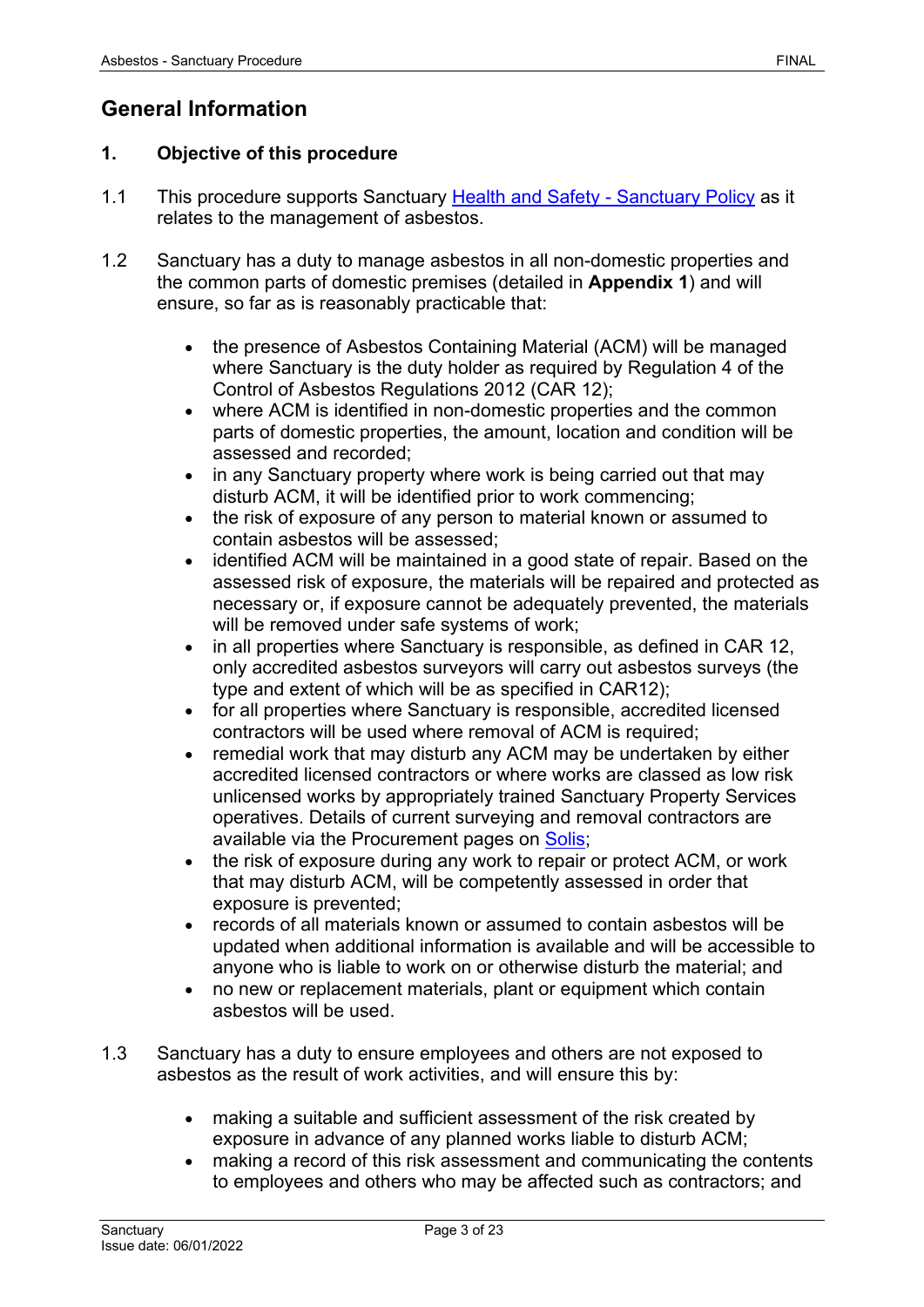• implementing the recommendations within the risk assessments including the use of control measures, personal protective equipment and measures to take in the event of accidental release of asbestos fibres.

### <span id="page-3-0"></span>**2. Legislative/Regulatory context**

- [Health and Safety at Work etc. Act 1974](http://www.legislation.gov.uk/ukpga/1974/37/contents) (HASAWA 1974)
- [The Management of Health and Safety at Work Regulations 1999](http://www.legislation.gov.uk/uksi/1999/3242/contents/made) (MHSAWR 1999)
- [The Control of Asbestos Regulations 2012](http://www.legislation.gov.uk/uksi/2012/632/contents/made) (CAR 12)
- [The Hazardous Waste \(Miscellaneous Amendments\) Regulations 2015](https://www.legislation.gov.uk/uksi/2015/1360/contents/made)
- [The Special Waste Amendment \(Scotland\) Regulations 2004](http://www.legislation.gov.uk/ssi/2004/112/contents/made)
- [The Construction \(Design and Management\) Regulations 2015](http://www.legislation.gov.uk/uksi/2015/51/contents/made) (CDM 2015)
- 2.1 The HASAWA 1974 requires all employers to ensure, so far as is reasonably practicable, the health, safety and welfare at work of all their employees and others who may be affected by their work activities and environment.
- 2.2 The MHSAWR 1999 specify in more detail the general duties of HASAWA 1974, with regards to safety management requiring all employers to undertake a 'suitable and sufficient' assessment of the risks to the health and safety of their employees and others who may be affected by their work activities and environment. This includes the risks arising from working with asbestos.
- 2.3 The CAR 12 are designed to make sure anyone who carries out any work in a premise, does not expose themselves or others to asbestos from ACM that may be present. This is achieved by surveying premises for ACM prior to work taking place and assessing the risk of exposure from any material identified.
- 2.4 Asbestos is a hazardous substance and any contractors employed by Sanctuary to transfer or dispose of asbestos waste are required to comply with the Hazardous Waste (England and Wales) Regulations 2012.
- 2.5 A core aim of the CDM 2015 is to identify hazards early on, so they can be eliminated or reduced at the design or planning stage, any remaining risks can be properly managed. These hazards must include any exposure to asbestos.
- 2.6 Asbestos has fire retardant properties and because of this many ACM were installed to provide fire protection. When ACM originally installed for this purpose are removed, then the fire protection for the building must be maintained to an equal or higher standard.

# <span id="page-3-1"></span>**3. Responsibilities for implementation**

- 3.1 Group Board/Group Chief Executive Duty Holder
- 3.1.1 The Group Board and the Group Chief Executive are the Duty Holders with responsibility to ensure that procedures are followed within Sanctuary and managed appropriately.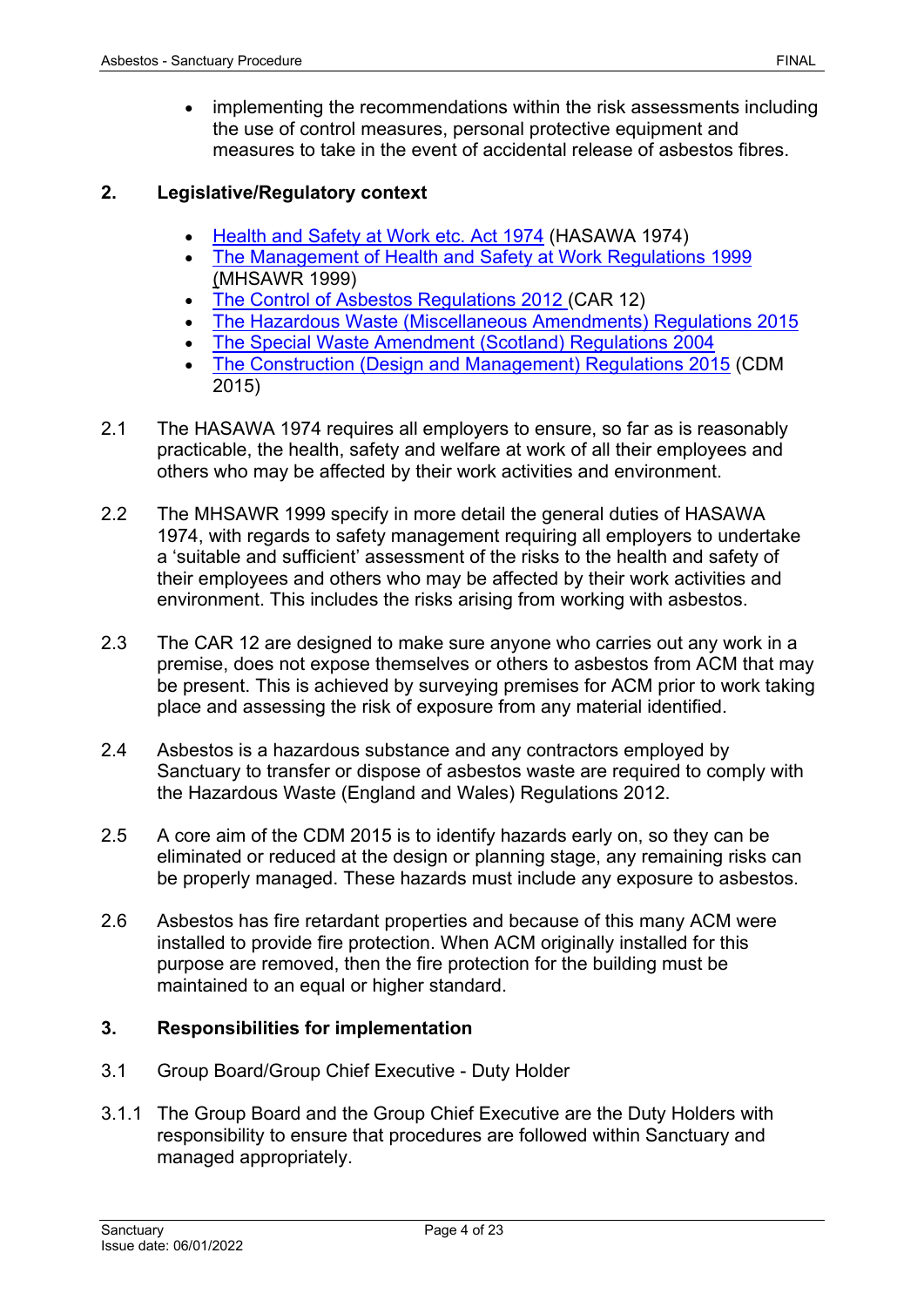- 3.2 Group Director Corporate Services Designated Responsibility
- 3.2.1 The Group Director Corporate Services has delegated responsibility on behalf of the Group Board and Chief Executive to ensure that this procedure is followed so that Sanctuary is compliant with legislative and regulatory requirements relating to the control of asbestos.
- 3.3 Group Director Housing
- 3.3.1 The key responsibilities of the Group Director Housing in relation to asbestos are:
	- to ensure adequate resources in terms of people, finance and planning are in place to enable compliance with legislative and statutory requirements relating to the control of asbestos; and
	- to provide the details of high-risk activities or significant risks relating to asbestos to the Executive Committee and Group Board
- 3.4 Operations Director Property Services
- 3.4.1 The role of the Operations Director Property Services is to:
	- ensure that the assessment of risk related to ACM within Sanctuary's property portfolio is completed and managed appropriately;
	- retain overall responsibility for ensuring that asbestos surveys are compliant with the Health and Safety Executive's (HSE) guidance document 'HSG 264 Asbestos: The Survey Guide' and the Asbestos Register in compliance with regulation 4 of CAR 12;
	- ensure that contracts are in place and reviewed as necessary to enable Sanctuary to comply with legislative and regulatory requirements relating to the control of asbestos;
	- ensure that asbestos records are maintained and are up to date; and
	- regularly report on asbestos compliance to the Group Head of Health and Safety.
- 3.5 Development Project Managers undertaking demolition of buildings for redevelopment
- 3.5.1 The Project Manager undertaking demolition of a building for re-development is the Responsible Person (RP) for the demolition site and has the responsibility to:
	- familiarise themselves with this procedure and asbestos management processes and ensure that the procedure and guidelines are followed;
	- attend suitable asbestos awareness training in order to ensure that they are aware of their responsibility under this procedure to reduce the risk of exposure to asbestos during the works;
	- ensure that prior to any work commencing, all ACM likely to be disturbed or damaged is identified through a demolition asbestos survey by a Licensed Asbestos Framework Contractor;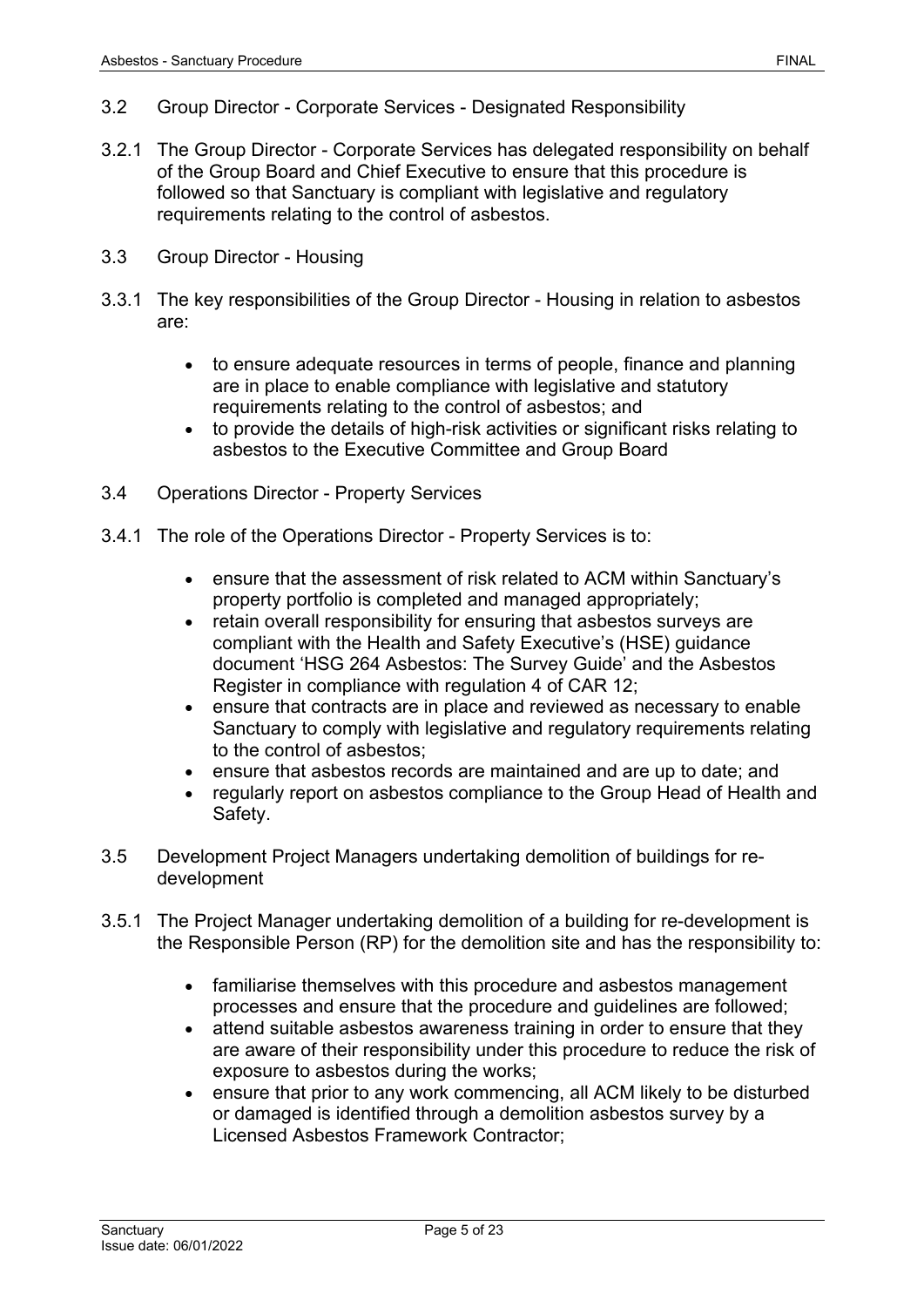- ensure that demolition contractors acting as the Principal Contractor (PC) for the demolition works are given access to the survey detailing ACM present in the premises which may be disturbed by the contractor's planned work;
- ensure that the demolition PC will only use accredited licensed contractors for removal of all identified ACM, and that this is undertaken prior to demolition; and
- ensure that following the removal of the ACM, that the demolition PC employs a UKAS accredited analyst independent of the asbestos removal contractor to confirm that ACMs have been removed.
- 3.6 All managers of planned works
- 3.6.1 It is the responsibility of all managers of planned works to familiarise themselves with this procedure and asbestos management process and ensure that the procedure and guidelines are followed. The manager of planned works is responsible for ensuring:
	- that there is a person designated as a RP for each site where ACM may be disturbed; and
	- that each RP has attended asbestos awareness training and is aware of their responsibilities to reduce the risk of exposure to asbestos during the works.
- 3.7 RP for planned works
- 3.7.1 The RP will ensure all contractors (internal or external) are given access to the data on ACM present in premises, that may be disturbed by the contractors' planned work, and made aware that should suspect materials be uncovered the relevant RP must be informed as a matter of urgency.
- 3.7.2 The RP is responsible for ensuring:
	- that prior to any work commencing, all ACM likely to be disturbed or damaged is identified through risk assessment or appropriate asbestos survey;
	- that only Licensed Asbestos Framework Contractors are used for surveying and removal of ACM;
	- that appropriate actions and safe systems of work are implemented following the results from the risk assessment and or appropriate asbestos survey;
	- that the following documentation has been received from the Licensed Asbestos Framework Contractors when remedial works or removal is to be completed:
		- o Risk Assessment and Method Statement;
		- o notification of works;
		- o site supervision records;
		- o any work-related permits; and
		- o works specification.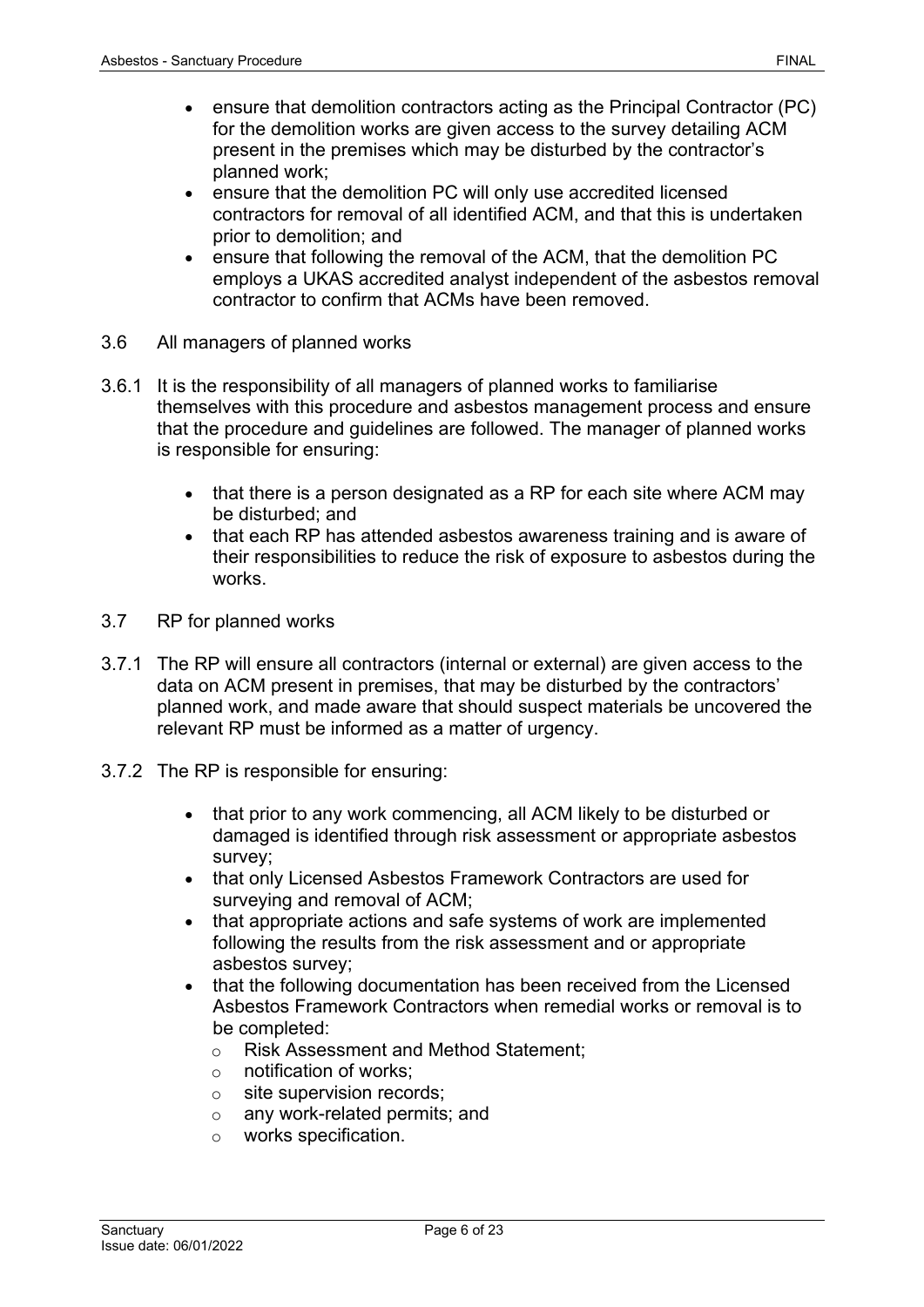- that remedial work which may disturb any ACM is undertaken by either accredited licensed contractors or where works are classed as low risk unlicensed works by appropriately trained Sanctuary Property Services Operatives;
- the reporting to their line manager, of, any safety hazard or defect relating to ACM which they suspect or consider may endanger the safety of themselves or any other person;
- that asbestos surveys and any other relevant information is made available to any person carrying out planned work;
- that they have copies of all the regulatory documentation related to the asbestos works, which will have been sent to the National Compliance team (NCT) by the Licensed Asbestos Framework Contractors such documentation is:
	- o asbestos surveys;
	- $\circ$  bulk certificates of sampling:
	- o evidence of encapsulating, repair or removal of ACM;
	- o air monitoring strategy and reports, and specifically the Certificate of Re-Occupation with Four Stage Clearance documentation (if relevant);
	- o waste consignment notes; and
	- o asbestos re-inspection documents.
- 3.8 All managers of responsive works
- 3.8.1 It is the responsibility of all managers of responsive works to familiarise themselves with this procedure and asbestos management process and ensure that the procedure and guidelines are followed. The manager of responsive works is responsible for ensuring:
	- that each Operative, whether an internal or external contractor, has attended asbestos awareness training and is aware of their responsibilities to reduce the risk of exposure to asbestos during the works; and
	- that information relating to any known asbestos within the property is available and communicated prior to work commencing.
- 3.9 Property Services Operative
- 3.9.1 The Property Services Operative once at site becomes the RP and must apply risk assessment in line with asbestos awareness training received, to reduce the risk of exposure to asbestos during the works. If suspect materials are uncovered, the Operative must stop work immediately and contact their line manager.
- 3.10 Group Head of Health and Safety has the responsibility to:
	- support the NCT and other staff, in the management of ACM within Sanctuary premises, by providing advice when required to do so; and
	- regularly review the content of this procedure and applicable legislation.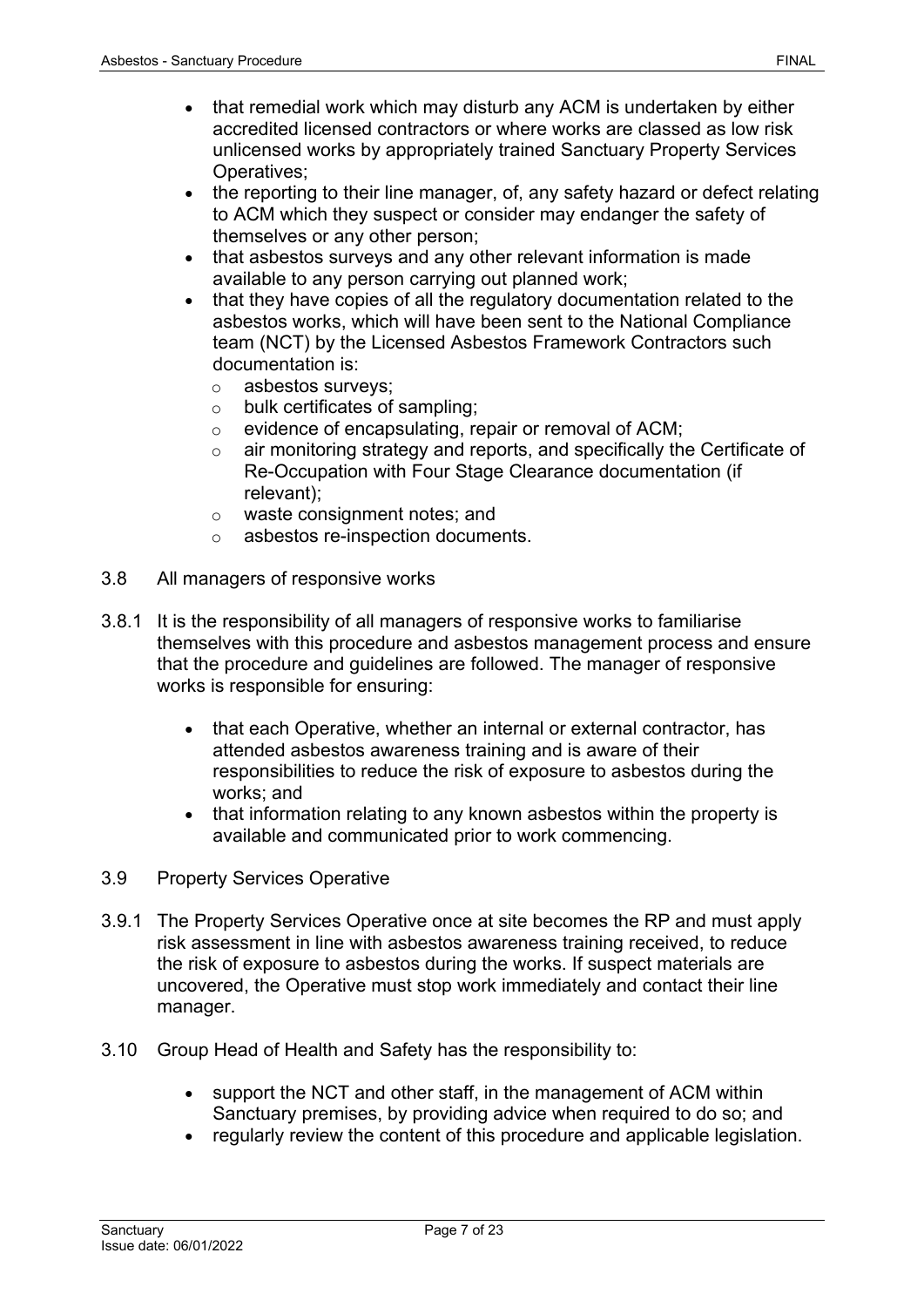- 3.11 Operations Health and Safety teams are responsible for:
	- audit and review of the asbestos management processes in their business area;
	- investigation of instances of accidental disturbance of ACM, which will be forwarded to Corporate Risk and Insurance;
	- coordinating the response to any Asbestos Incident within their business area in liaison, with the Licensed Asbestos Framework Contractor; and
	- Construction and Development Team Development and delivery of Asbestos awareness training to their business areas operational staff
- 3.12 Head of HR Services has the responsibility to:
	- appoint and manage an Occupational Health contractor to provide health surveillance services and advice in relation to exposure to asbestos;
	- support managers in ensuring that a programme of health surveillance is in place when risk assessment determines the need; and
	- support managers in implementing recommendations arising from health surveillance and referrals.
- 3.13 The Group Head of Learning and Development has the responsibilities to:
	- source and then manage contracts for the provision of suitable and sufficient asbestos awareness and management training in consultation with the Group Head of Health and Safety; and
	- ensure that all training records are held and maintained by the Learning Academy.
- 3.14 The Group Head of Procurement has the responsibilities to:
	- ensure that the Licensed Asbestos Framework Contractors appointed by Sanctuary to complete surveys, sampling, encapsulation and removal works have submitted evidence of the required qualifications, certificates and training;
	- ensure that all the required documentation such as risk assessments, method statements have been provided as part of the selection and approval process;
	- ensuring that approved contractors have received asbestos training commensurate with their job roles and are competent; and
	- ensure that all approved contractors have a copy of this procedure.
- 3.15 Managers with responsibility for contractors
- 3.15.1 Managers with responsibility for contractors have delegated responsibility for ensuring compliance with this procedure. This includes:
	- ensuring only approved contractors are used;
	- ensuring that the activity has been risk assessed, properly planned and will be carried out safely without risk to the contractors, Sanctuary employees or any other relevant person;
	- ensuring that the contractors are aware of any ACM in the workplace that may affect them and any site rules that apply;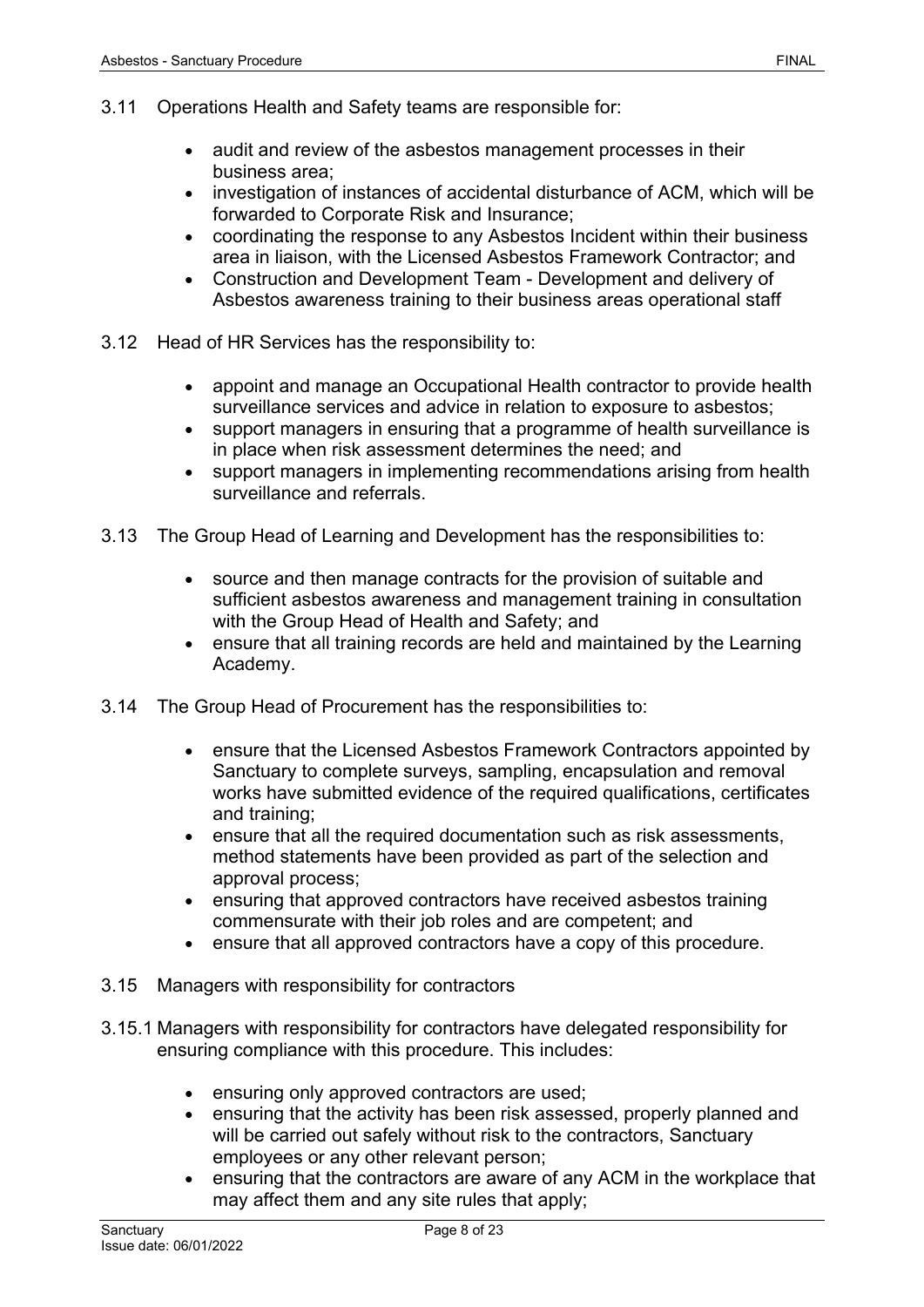- ensuring that contractors are aware that should suspect ACM be disturbed, the RP must be contacted as a matter of urgency and incident control procedures, as shown in Detailed Procedures point 9 followed;
- monitoring the work regularly throughout the course of the contract, to ensure that the contractors are working to their method statement; and
- checking the area on completion of the work, to ensure that all work has been completed satisfactorily and the area is free from hazards or obstructions.
- 3.16 Contractors
- 3.16.1 Only approved framework contractors will be used, they are responsible for:
	- compliance with and understanding of this procedure and asbestos management process;
	- ensuring that they respond to and maintain all communication with the RP;
	- ensuring that all operatives and sub-contractors are informed of the Sanctuary procedure and asbestos management process, the location of ACM within the project area and that safe systems of work are in place;
	- co-operating with Licensed Asbestos Framework Contractors working within or adjacent to the known or intended project area;
	- ensuring that all operatives have received asbestos awareness training:
	- ensuring that emergency procedures are in place for any suspected or known exposure to ACM and that these are in line with the Sanctuary procedure; and
	- ensuring that, prior to commencing work, they are in possession of an appropriate asbestos survey from the RP.

# <span id="page-8-0"></span>**4. What's new - What's different?**

4.1 December 2021 - Formal review. No changes at this time; however, this procedure has been identified as requiring a fundamental review, commencing in January 2022, with a target completion date of 31 March 2022.

# <span id="page-8-1"></span>**5. Definitions**

5.1 The following definitions support the reader's understanding of this procedure:

| <b>Asbestos</b>                                                | A naturally occurring mineral. The three main types<br>still found in premises are commonly called:                                                                                                                                            |  |
|----------------------------------------------------------------|------------------------------------------------------------------------------------------------------------------------------------------------------------------------------------------------------------------------------------------------|--|
|                                                                | 'blue asbestos' (crocidolite).<br>$\bullet$<br>'brown asbestos' (amosite); and<br>$\bullet$<br>• 'white asbestos' (chrysotile).                                                                                                                |  |
| <b>Asbestos</b><br><b>Containing</b><br><b>Materials (ACM)</b> | Any material which includes asbestos. For example,<br>textured decorative coatings such as Artex, asbestos<br>insulating board (AIB), pre-formed pipe insulation,<br>lagging, floor tiles, asbestos cement products, rope<br>seals and gaskets |  |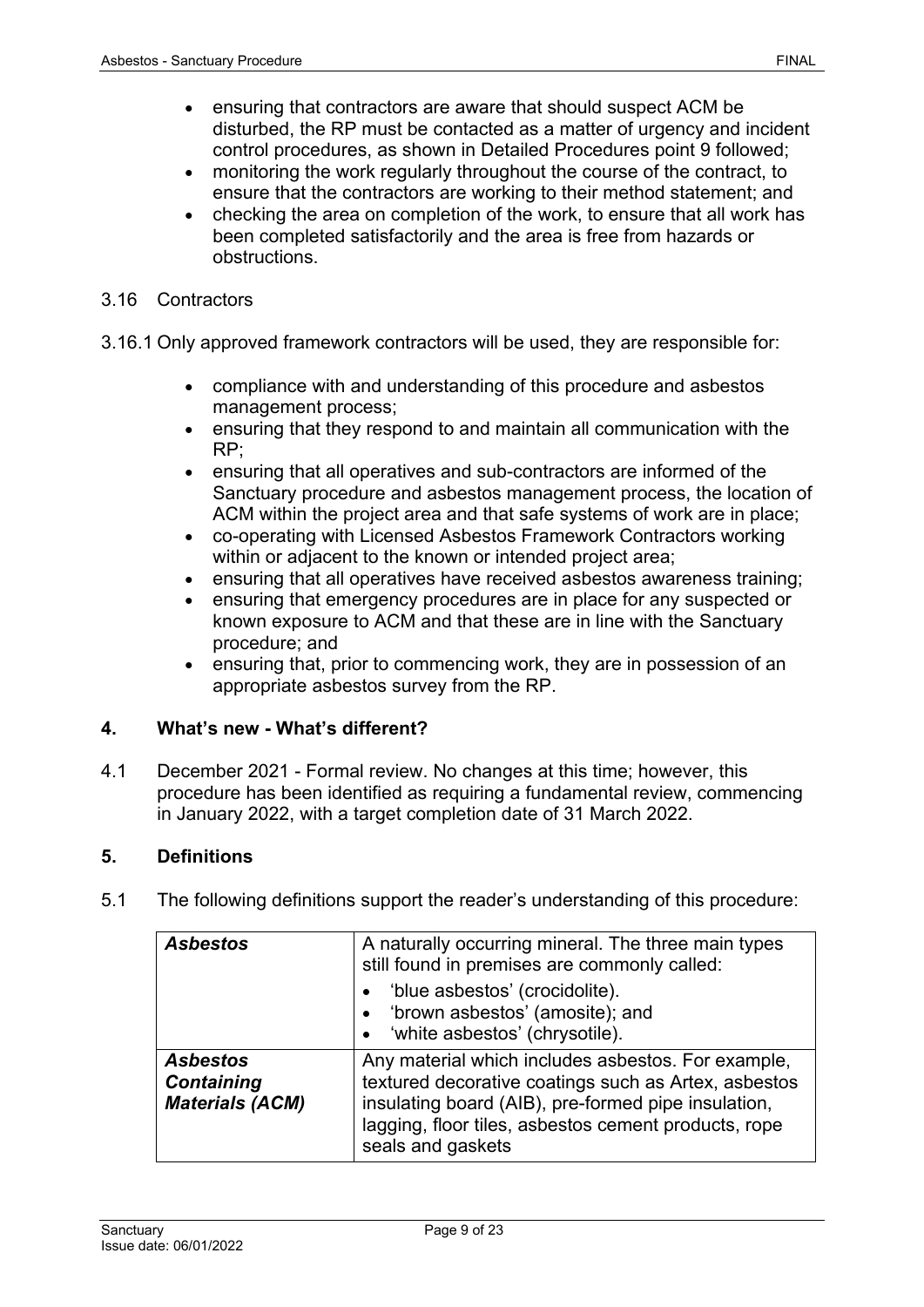| <b>Asbestos</b><br><b>Management Plan</b>                                 | A document which sets out the detail of how the<br>Asbestos known or assumed to be present at a<br>specific premise is going to be managed.                                                                                                                                                                                                                                                                                                                                                                                                        |
|---------------------------------------------------------------------------|----------------------------------------------------------------------------------------------------------------------------------------------------------------------------------------------------------------------------------------------------------------------------------------------------------------------------------------------------------------------------------------------------------------------------------------------------------------------------------------------------------------------------------------------------|
| <b>Asbestos</b><br><b>Management</b><br><b>Process</b>                    | The Asbestos management process sets out how<br>Sanctuary will identify and manage the risks from<br>ACM within its portfolio and provides details on how<br>actions undertaken should be planned and records<br>kept.                                                                                                                                                                                                                                                                                                                             |
| <b>Asbestos Register</b>                                                  | A log of the data collected for Sanctuary's existing<br>stock, identifying the potential for the presence of<br>asbestos and ACM and the actions taken to mitigate<br>risk.                                                                                                                                                                                                                                                                                                                                                                        |
| <b>Common Parts of</b><br>domestic properties                             | The common parts of multi occupancy domestic<br>premises, such as purpose-built flats or houses<br>converted into flats, might include foyers, corridors,<br>lifts and lift shafts, staircases, roof spaces, gardens,<br>yards, outhouses, and garages; but not private<br>domestic areas inside each flat.                                                                                                                                                                                                                                        |
| <b>Encapsulation</b>                                                      | The application of an impervious material, which is<br>secured over or around the ACM.                                                                                                                                                                                                                                                                                                                                                                                                                                                             |
| <b>Licensed Asbestos</b><br><b>Framework</b><br><b>Contractors (LAFC)</b> | Licensed Asbestos Framework Contractors are those<br>that have successfully completed the procurement<br>process to become approved contractors for<br>Sanctuary. The procurement process includes<br>submission of the required qualifications, certificates<br>and training.<br>For the purposes of this document the term LAFC<br>includes both companies licenced by the HSE to<br>undertake asbestos removal work and those licenced                                                                                                          |
|                                                                           | to undertake asbestos surveys.<br>For clarity the company undertaking asbestos<br>removal works should be independent of the asbestos<br>survey provider on the same job.                                                                                                                                                                                                                                                                                                                                                                          |
| <b>Management Survey</b>                                                  | The purpose of the management survey is to manage<br>asbestos and ACM during the normal occupation and<br>use of premises. The survey aims to ensure that<br>asbestos and ACM in the premises or equipment are<br>identified, and their condition recorded, and that<br>asbestos and ACM remain undisturbed and<br>inspected. Samples of asbestos and ACM are<br>collected as part of the process and analysed to<br>confirm the suspected presence of asbestos. The<br>condition of the ACM is established by means of a<br>materials assessment. |
| <b>Non-domestic</b><br><b>Property</b>                                    | Industrial and commercial buildings such as offices<br>and shops, public buildings (such as leisure<br>complexes) and the common parts of multi-<br>occupancy domestic buildings, such as purpose-built<br>flats or houses converted into flats.                                                                                                                                                                                                                                                                                                   |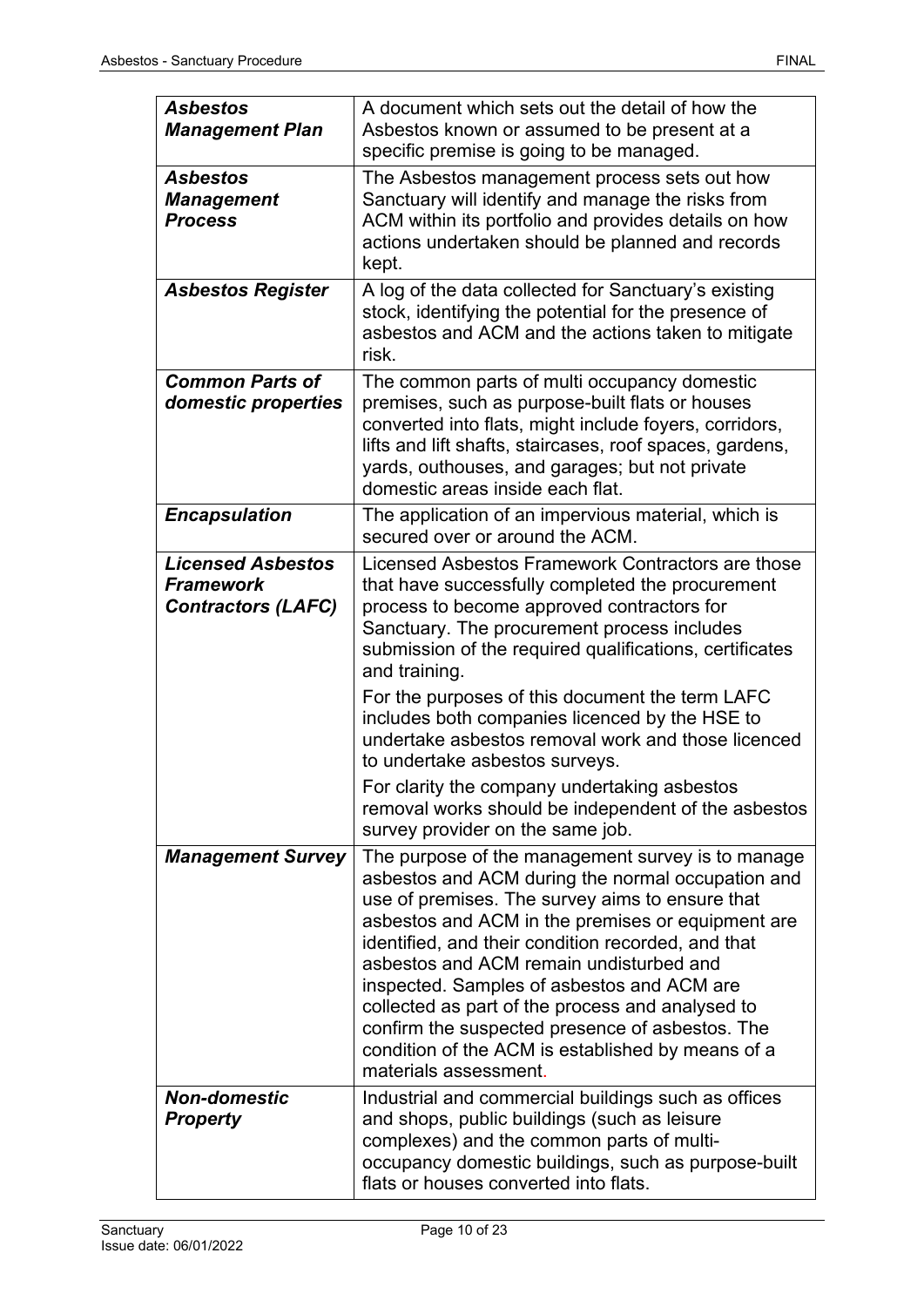| <b>Refurbishment and</b><br><b>Demolition Survey</b> | This type of survey is designed to be used as a basis<br>for assessing asbestos and ACM before demolition or<br>major refurbishment of premises.                                                                                                                                                                                                                                                                                                                                           |
|------------------------------------------------------|--------------------------------------------------------------------------------------------------------------------------------------------------------------------------------------------------------------------------------------------------------------------------------------------------------------------------------------------------------------------------------------------------------------------------------------------------------------------------------------------|
| <b>Responsible Person</b><br>(RP)                    | The RP is defined as a person designated for each<br>site where works are to take place, who is responsible<br>for ensuring that all contractors (internal or external)<br>are given access to data on ACM present or<br>suspected which could be disturbed by those works.<br>Also, responsible for ensuring that should suspect<br>ACM be disturbed that said contractors are aware<br>that the RP must be contacted as a matter of urgency<br>and incident control procedures followed. |
| <b>UKAS</b>                                          | The United Kingdom Accreditation Service is the<br>national accreditation body appointed by government<br>to assess and accredit organisations that provide<br>services including certification, testing, inspection and<br>calibration.                                                                                                                                                                                                                                                   |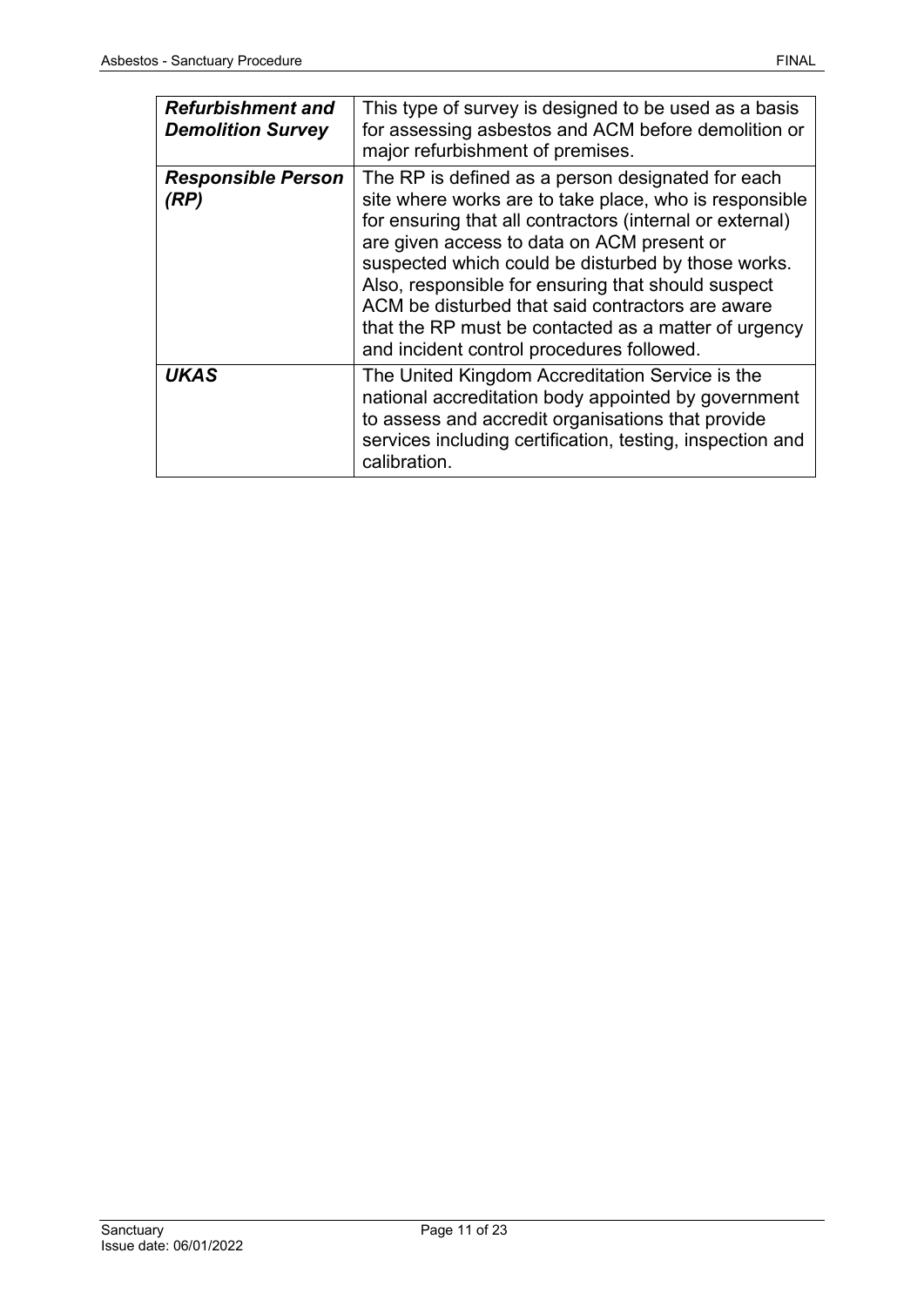# <span id="page-11-0"></span>**Detailed Procedures**

#### <span id="page-11-1"></span>**1. Asbestos Management process**

- 1.1 Sanctuary complies with its duty to manage asbestos in all non-domestic properties and the common parts of domestic premises by the implementation and maintenance of an Asbestos Management Plan, by means of the process, embedded in this procedure.
- 1.2 The duty is described on the HSE website <http://www.hse.gov.uk/asbestos/managing/write.htm>
- 1.3 This procedure sets out the process by which Sanctuary identifies and manages the risks from ACM within the properties under its control and provides details on how actions undertaken should be planned and records kept.
- 1.4 CAR 12 requires that when an assessment identifies asbestos is or is liable to be present in a property the duty holder (Sanctuary) must ensure that.
	- a determination of the risk from that asbestos is made:
	- a written plan identifying those parts of the premises concerned is prepared; and
	- the measures which are to be taken for managing the risk are specified in the written plan.
- 1.5 Details of the types of properties where Sanctuary has a duty to manage asbestos are contained in **Appendix 1**.

#### <span id="page-11-2"></span>**2. Determining the presence of Asbestos Containing Materials**

- 2.1 Sanctuary maintains a planned programme of asbestos surveys and reinspections of properties under its control including:
	- assessment of whether non-domestic premises and common parts of domestic premises are liable to contain asbestos, its location and condition. Until surveys have been completed it will be presumed that asbestos is present and managed accordingly; and
	- assessment of risk from any confirmed (or assumed) ACM to identify its condition, and to arrange for repair and/or protection or, where necessary, its removal.
- 2.2 Asbestos surveys
- 2.2.1 There are two different types of survey:

#### • **Management Surveys**

Will be required where premises have a construction date of pre-2000 and there is no existing asbestos survey. The scope and extent of the survey will be determined and raised directly with the Licensed Asbestos Framework Contractor by the NCT as show in **Appendix 2** - Figure 1.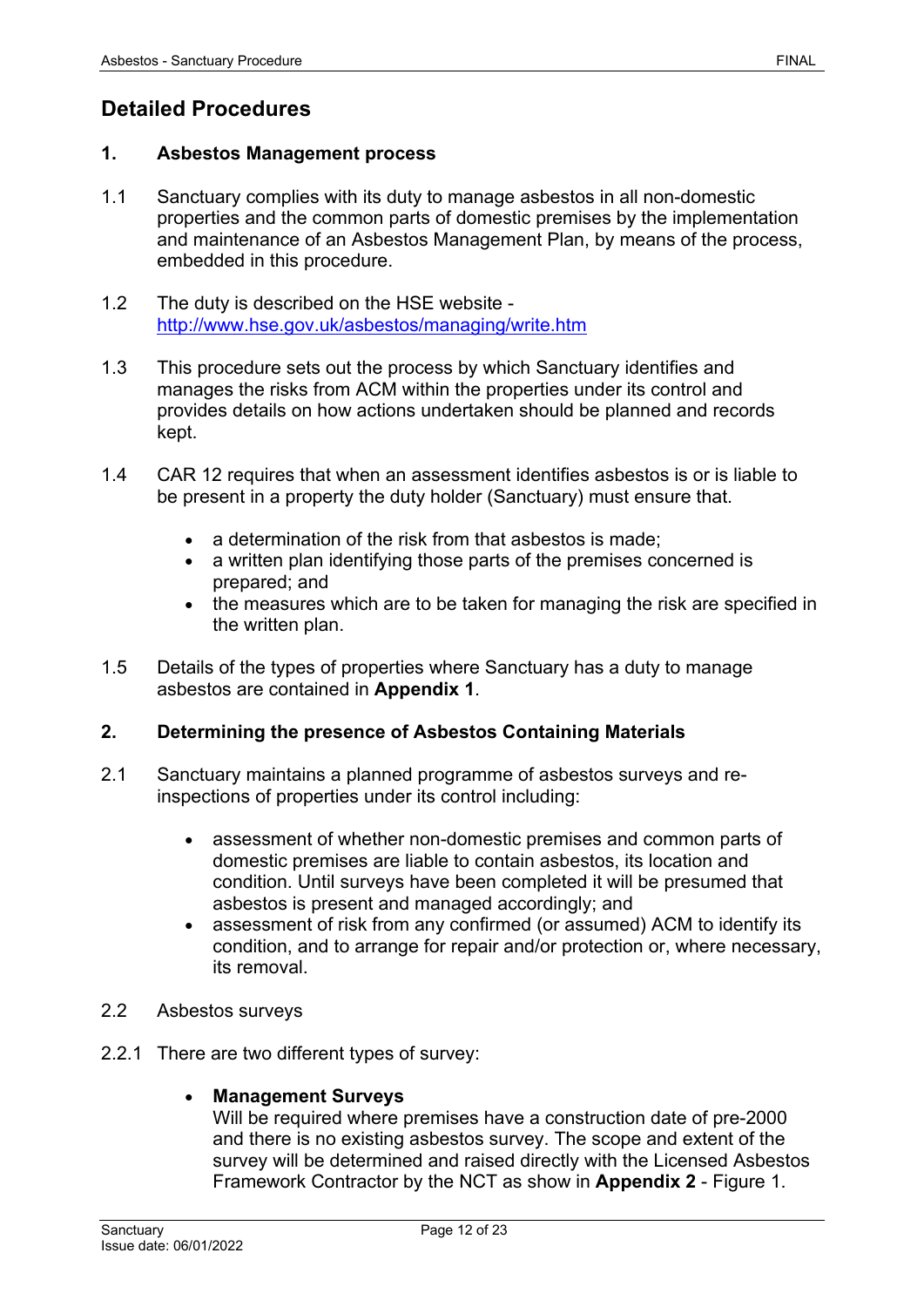#### • **Refurbishment and Demolition Surveys**

Will be required for premises constructed pre-2000 where any of the following is undertaken, that has the potential to disturb ACM, and a check of the existing asbestos register indicates that an adequate management survey does not exist:

- o planned refurbishment works involving the modification of structures or services such as kitchen renewals, replacement bathrooms, heating system renewals, and rewiring;
- o maintenance work; or
- $\circ$  demolition

Prior to the commencement of any works, the RP for delivery will request a survey, ensuring the targeted areas for the works are detailed on the works order. The survey will be undertaken by the Licensed Asbestos Framework Contractors.

- 2.2.2 A summary of this process is shown in **Appendix 2** Figure 2.
- 2.2.3 All surveys will be carried out to the standard detailed in the current HSE guidance document HSG 264: Asbestos-The Survey Guide [\(http://www.hse.gov.uk/pUbns/priced/hsg264.pdf\)](http://www.hse.gov.uk/pUbns/priced/hsg264.pdf).
- 2.2.4 Further guidance can be found in [HSE Advisory note on the refurbishment](http://www.hse.gov.uk/services/localgovernment/asbestos-guidance-refurbishment.pdf) of [housing stock likely to contain asbestos.](http://www.hse.gov.uk/services/localgovernment/asbestos-guidance-refurbishment.pdf)
- 2.2.5 Surveys are received by Sanctuary as follows:
	- in PDF form; and
	- in excel form as a data upload sheet, containing extracts from the survey document for uploading onto the Asbestos Register.
- 2.2.6 Surveys which were not requested through NCT are sent by the Licensed Asbestos Framework Contractor directly to the RP who requested the survey, and copied into the NCT general inbox [\(nationalcompliance.team@sanctuary](mailto:nationalcompliance.team@sanctuary-housing.co.uk)[housing.co.uk\)](mailto:nationalcompliance.team@sanctuary-housing.co.uk), upon receipt NCT will ensure the Asbestos Register is updated.
- 2.3 Emergency works and high-risk actions
- 2.3.1 Following a survey or sampling the Licensed Asbestos Framework Contractor may identify emergency works or high-risk actions that need to be completed in a specified timeframe for example: on the same day. This requirement is flagged as urgent and emailed to both the NCT and Customer Service Centre (CSC) Request's inbox.
- 2.3.2 The process flow charts for Emergency works and high-risk actions can be found at **Appendix 2** - Figure 3.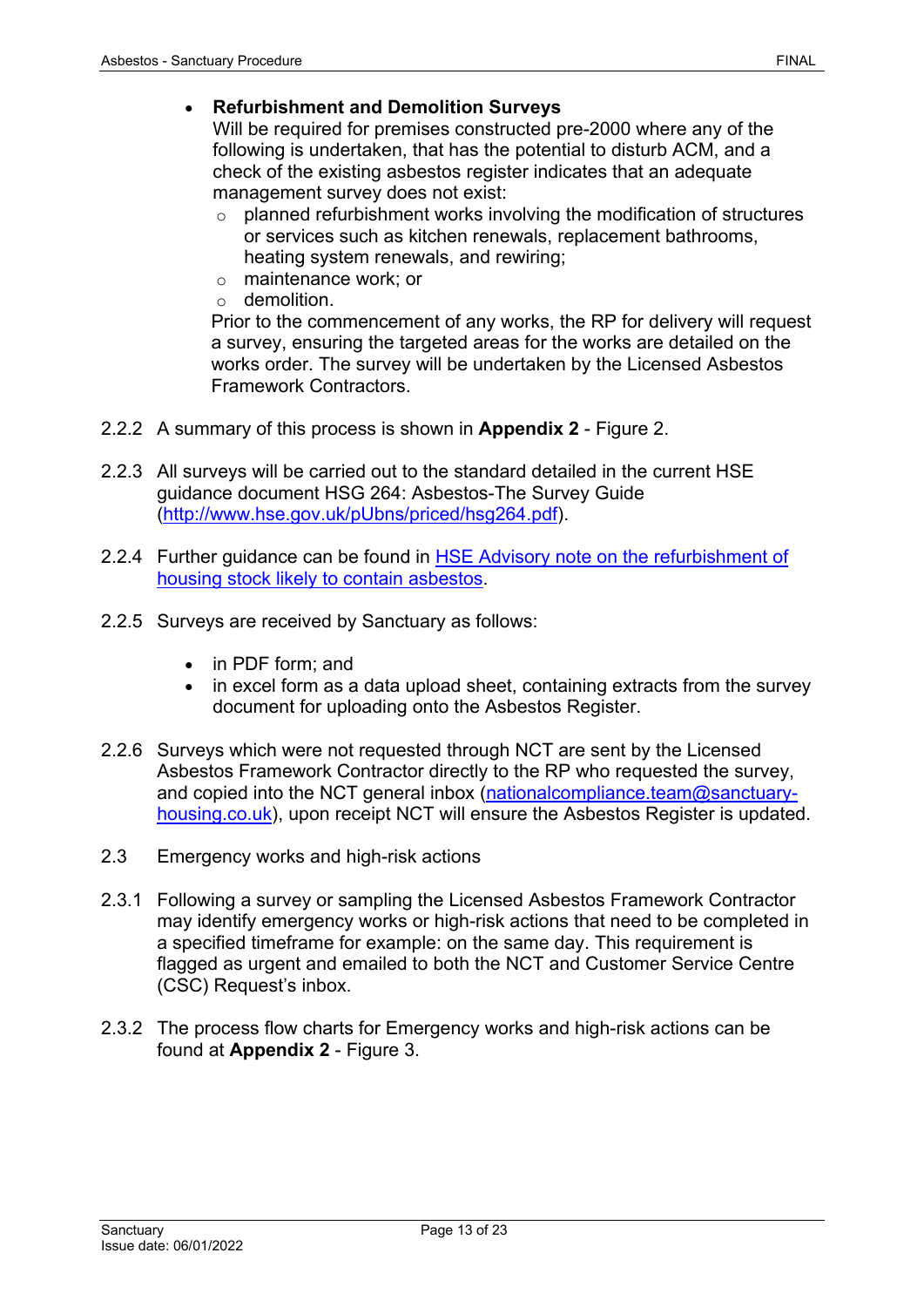# <span id="page-13-0"></span>**3. Asbestos Register**

- 3.1 The Asbestos Register is maintained by the NCT. Copies of all surveys and reinspection reports containing information on the location, nature, condition, and recommended management options of any identified or suspected ACM are sent to NCT for transferring to the database, together with a link to the electronic copy of the survey.
- 3.2 Information where a survey has been carried out, but no ACMs were detected is also included on the Asbestos Register.
- 3.3 The assumption must be that ACMs are present in all areas not surveyed or which would not have fallen within the scope of the original survey/inspection.
- 3.4 Use of the Asbestos Register
- 3.4.1 Access to a read-only version of the Asbestos Register on Sanctuary's intranet system 'SOLIS', is available to all personnel and accessed using the following link: [https://solis/SG/assets/reinvestment/Pages/keystone-database.aspx.](https://solis/SG/assets/reinvestment/Pages/keystone-database.aspx)
- 3.4.2 Enter the Unique Property Reference Number (UPRN), address or postcode:
	- click 'search';
	- highlight the property to view and click 'select'; and
	- on the next screen, open the 'Asbestos' tab to access the Asbestos register.

# <span id="page-13-1"></span>**4. Assessing the risk of Asbestos Containing Materials and management of Asbestos options**

- 4.1 Following a survey or re-inspection, an assessment is completed using the procedure outlined in [HSG227,](http://www.hse.gov.uk/pubns/priced/hsg227.pdf) to determine priorities regarding management of ACM, which will be assessed on two criteria:
	- **Material Assessment** assessing the condition of the ACM and the ease to which it will release fibres if disturbed.
	- **Priority Assessment** assessing the likelihood of disturbance.
		- $\circ$  The assessment will give a resultant risk to which the time scales for completion of remedial action will be assigned as below:

| <b>Risk Level</b> | <b>Remediation timescale</b> |
|-------------------|------------------------------|
| High              | 3 months                     |
| Medium            | 12 months                    |
| Low               | 24 months                    |
| Very low          | 36 months                    |

• The assessment information is added to the Asbestos Register and forms the basis of planning for how the identified or suspected ACM will be managed.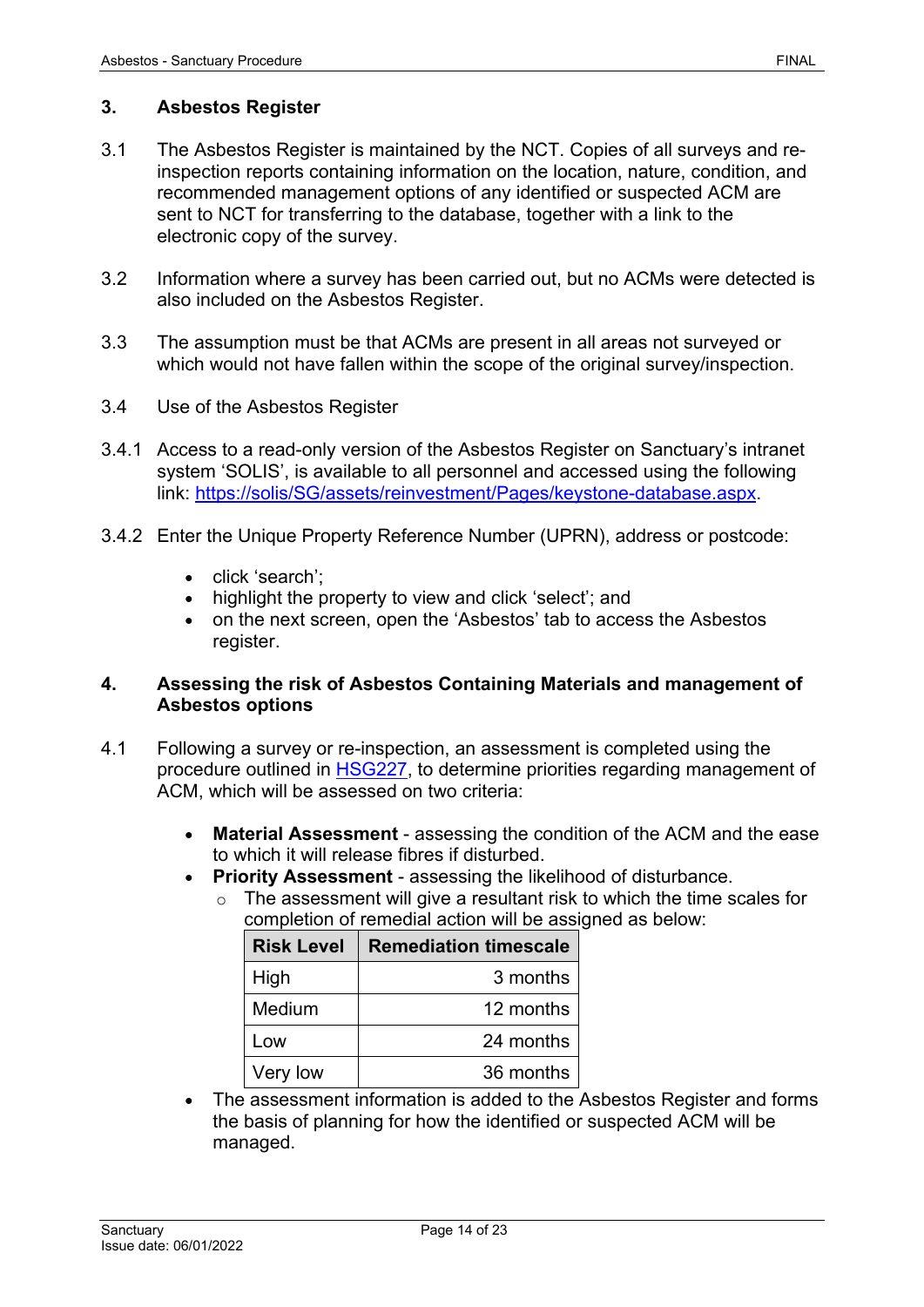- 4.2 Cloning Asbestos information
- 4.2.1 Asbestos assessments for premises, indicating typical asbestos material locations, can be cloned in the following circumstance **only**:
	- The premises that the cloned assessment data is to be applied to, is of the exact same construction, age and condition as the assessed premises (for example, terraced houses of the same construction phase or flats within the same block);
	- Where ACM is confirmed, it can be assumed that similar material, in a similar property, will also be ACM; and
	- However, where ACM is not found in a property, it cannot be automatically assumed that it does not exist in a similar property also.
- 4.2.2 Where information is cloned NCT must be informed to ensure the Asbestos Register is updated to include cloning details. Where there is any doubt as to the viability of cloning NCT must be contacted for advice.
- 4.3 Management of Asbestos options
- 4.3.1 Once the assessment has been completed the management of ACM is prioritized, recorded and implemented. The available management options are recommended by the Licensed Asbestos Framework Surveyor and recorded on the respective survey or re-inspection report.
- 4.3.2 Management options are selected from the following:
	- **Manage in Situ** ACMs which are in good condition, sealed and/or repaired, and are unlikely to be disturbed, may be left in place. If they are left in place, the condition of the ACMs must be monitored regularly by reinspection and the results recorded.
	- **Encapsulation** There are two types of encapsulation:
		- o bridging encapsulation which forms a durable layer adhering to the surface of the ACM; and
		- o penetrating encapsulation which is designed to penetrate the ACM before hardening and locking the material together to give the ACM additional strength.
	- **Removal** Where it is not practical to repair or encapsulate the ACMs, they will need to be removed.
- 4.3.3 The process flow chart for Management Options can be found in **Appendix 2** Figure 4.
- 4.4 Property re-inspections
- 4.4.1 All non-domestic and common parts of domestic properties with an existing Asbestos Management Survey that specifies ACM is to be managed in situ are re-inspected annually.
- 4.4.2 The NCT is responsible for ensuring that properties are re-inspected within the specified timeframes by the Licensed Asbestos Framework Contractors.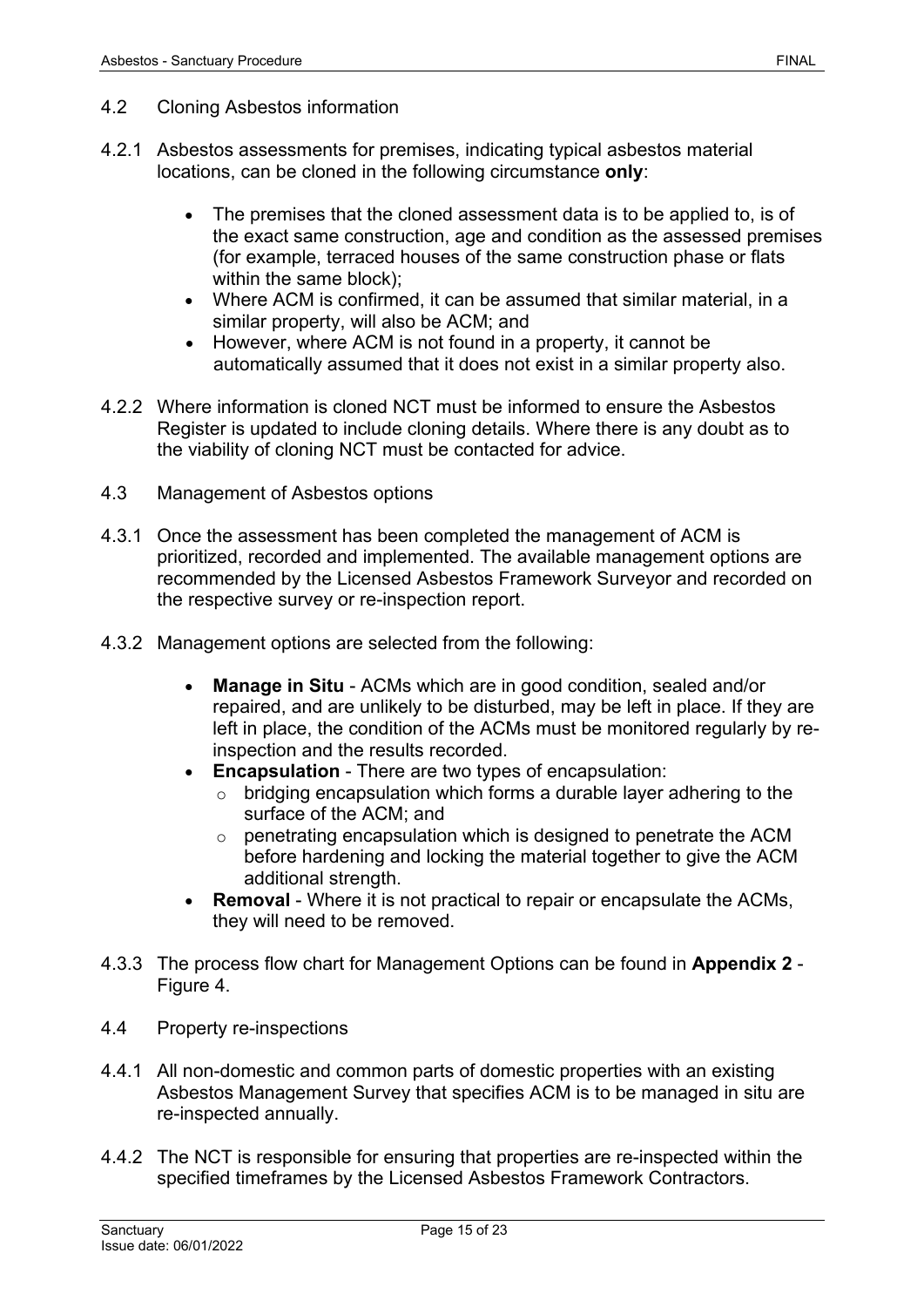4.4.3 Any recommendations within the re-inspection will be based on the current condition of the known ACM and include a relevant material and priority assessment score.

#### <span id="page-15-0"></span>**5. Remedial works**

- 5.1 Only Licensed Asbestos Framework Contractors holding a current licence from the Health and Safety Executive are employed to carry out asbestos works, such as removal or encapsulation based upon the recommendations from the Licensed Asbestos Framework surveyor. The terms of any contract include a requirement to carry out the work in accordance with all appropriate regulations and site-specific requirements.
- 5.2 Details of the current Licensed Asbestos Framework Contractors for Sanctuary can be obtained via the Procurement pages on [Solis.](https://solis/SG/PServices/goods-services-suppliers/Pages/Supplier%20Directory.aspx)
- 5.3 Non-licensed remedial works, carried out by Sanctuary Property Services operatives, will be completed as per the requirements of the Sanctuary Property Services Management System, incorporating risk assessment, safe systems of work, toolbox talks and Asbestos Awareness training.
- 5.4 The Sanctuary Generic Risk Assessment Exposure to ACM can be found at **Appendix 3**.

#### <span id="page-15-1"></span>**6. Managing asbestos information and transfer of data**

- 6.1 It is essential that all information and records regarding asbestos are maintained, updated and shared.
- 6.2 When a works order is issued all relevant information regarding any confirmed or assumed asbestos, is added.
- 6.3 For works commissioned outside of the Customer Services Centre the RP for the works must review the Asbestos Register to ensure that an Asbestos Risk Assessment is undertaken before commencing work. This includes a targeted Refurbishment and Demolition Survey if necessary.
- 6.4 Dissemination of information
- 6.4.1 When a works order is received, it must be checked for the information on ACMs in the premises. If no ACMs are present, then work can progress as normal. Where no information is available, ACM's must be assumed to be present in a building constructed before 2000.
- 6.4.2 Where ACMs are present or assumed to be present the Contractor/Operative is required to make a dynamic risk assessment based on training received in order to identify if the works are likely to disturb those ACM materials.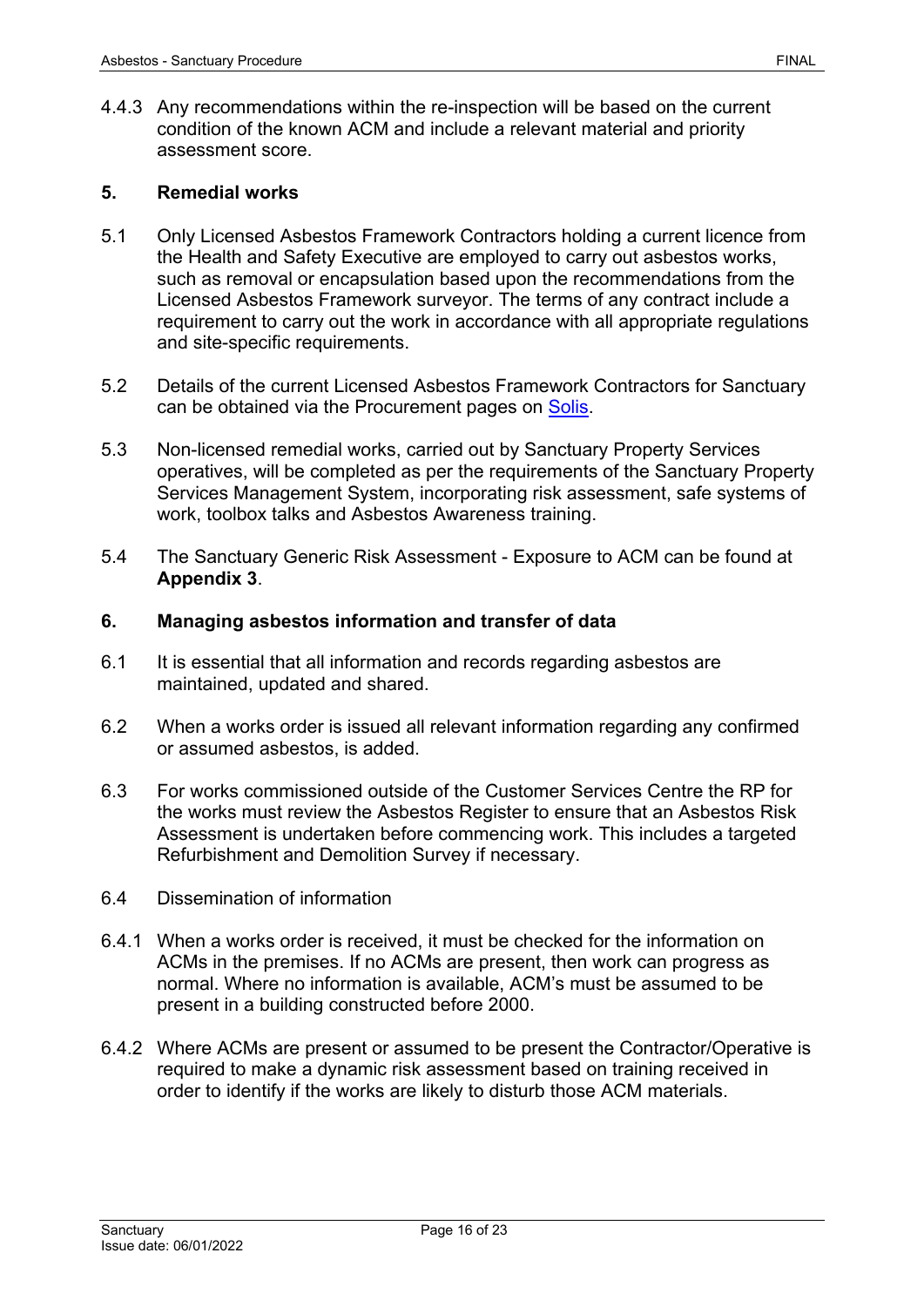- 6.4.3 If the dynamic assessment concludes that no ACM's will be disturbed, then the work can progress with caution. However, if the assessment concludes that ACM's may be disturbed the RP must be informed. The RP must contact the relevant Licensed Asbestos Framework Contractor who will advise on the correct course of action to be taken.
- 6.4.4 The process flow chart can be found in **Appendix 2** Figure 5.
- 6.5 Contractors engaged in construction works including refurbishment and demolition
- 6.5.1 At the pre-construction phase or planning stage, and before any works commence, the RP must check for the presence of ACMs in the premises against the Asbestos Register.
- 6.5.2 If no ACMs are present, then work can progress as normal.
- 6.5.3 Where no information is available, then ACM's must be assumed to be present in a building constructed prior to 2000 and before any works can commence, a targeted refurbishment and demolition survey must be requested by the RP, from the Licensed Asbestos Framework Contractor.
- 6.5.4 Where ACMs are present the RP must provide the survey to the refurbishment/demolition contractor. In circumstances where only partial demolition will take place and not the entire building then the refurbishment/ demolition contractor must confirm whether ACM's will be disturbed during their planned works. If the assessment concludes that no ACMs will be disturbed, then the work can proceed.
- 6.5.5 However, if the contractor concludes that ACMs will be disturbed then the RP must arrange remedial works through the Licensed Asbestos Framework Contractor. The remedial works must take place before any contractor works commence in order to prevent the contractor's workers from being exposed to ACM's. This applies unless the building is to be demolished prior to redevelopment of the site. (See Section 10 – Demolition of Buildings).
- 6.5.6 The asbestos register details for non-domestic premises and domestic premises with common parts must be displayed on the notice board or in the signing in book on site, with a second copy being placed in the black folder in the red box at the scheme. The survey must be viewed by contractors attending premises prior to any commencement of work.
- 6.5.7 Where Sanctuary staff members are based in premises, they must ensure that contractors confirm that they have read the survey and understand where ACM is present, by way of signing the Contractor confirmation of viewing the Asbestos Register form, (**Appendix 4**).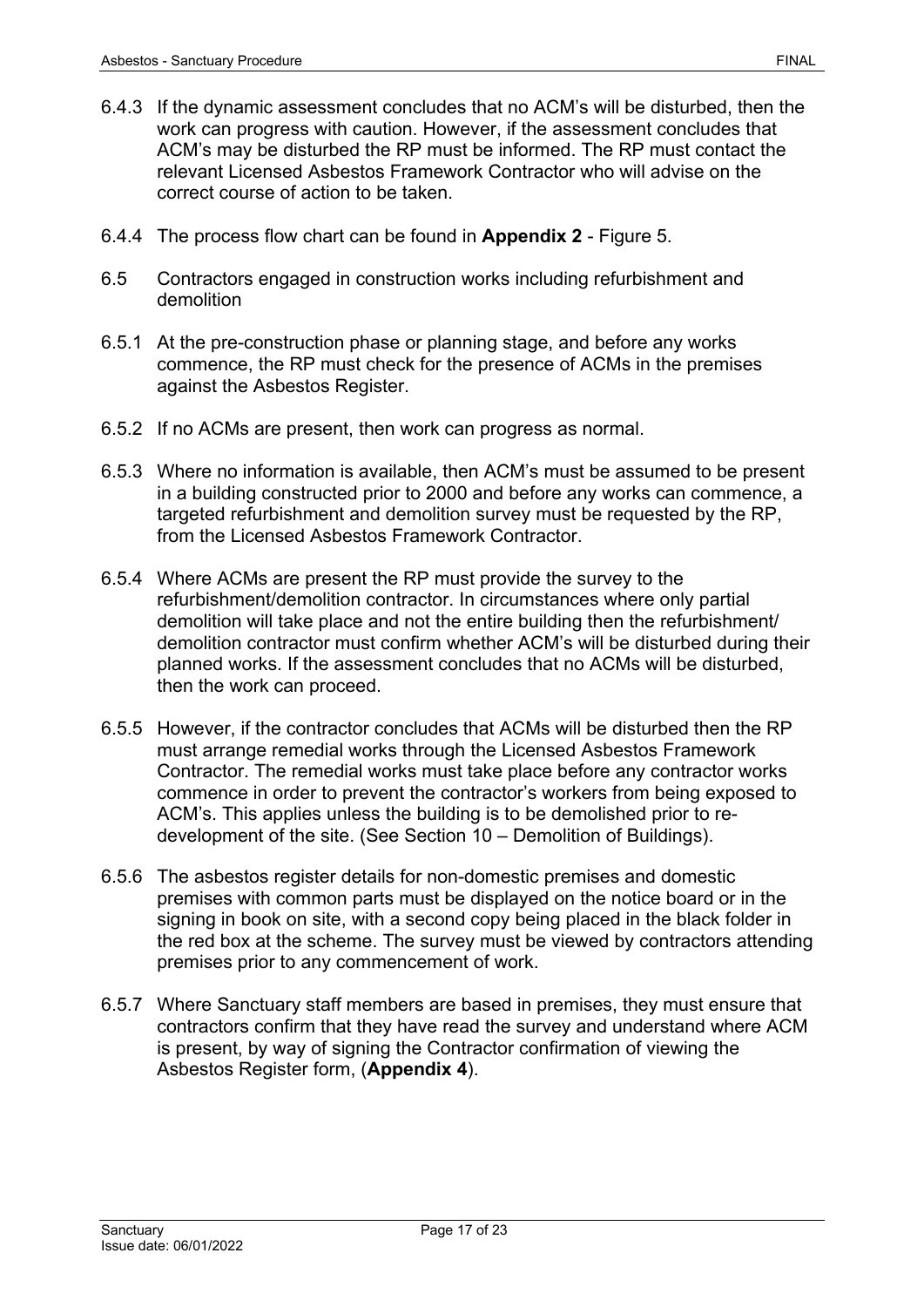- 6.5.8 Contractors are required to seek information concerning the possible presence of asbestos in premises in which they are due to work. They must report immediately any already identified asbestos materials found to be damaged or the suspected presence of additional asbestos materials identified during their work.
- 6.6 Sanctuary Care
- 6.6.1 The following documentation is to be displayed at the sites entrance:
	- local health and safety procedures;
	- contractors signing in and out sheets; and
	- Asbestos Survey Executive Summary.
- 6.6.2 All staff must ensure that details of visiting contractors are logged on the Contractors Signing In and out sheets. This is so that the site is aware of all persons on-site and maintains a log of all visits to the premises as well as ensuring that all contractors have seen and understood the local health and safety procedures.
- 6.6.3 If the site does not have asbestos or the building was constructed after the year 2000, a No Asbestos Present Statement must be completed to evidence the fact.
- 6.7 Sanctuary Supported Living
- 6.7.1 The Contractors Health and Safety Notice must be displayed on the notice board or in the Signing in Book. The notice contains details of the Emergency Procedures and specific safety requirements that contractors must read and adhere to when entering the premises.
- 6.7.2 All staff must ensure that details of visiting contractors are logged on the Contractors Signing In/Out Form. This is so that the premises are aware of all persons on-site and maintains a log of all visits to the premises as well as ensuring that all contractors have seen and understood the Contractors Health and Safety Notice.
- 6.7.3 The Asbestos Survey Executive Summary must be displayed on notice board or in Signing in Book and must be provided to all contractors that may disturb asbestos during their work.
- 6.7.4 Contractor confirmation of viewing the Asbestos Register form, (**Appendix 4**), must be signed by all contractors who may disturb asbestos during their work.
- 6.8 Sanctuary Students
- 6.8.1 Asbestos Information is held at reception on student accommodation sites. The visitors/contractor's information provided on site, requires contractors to familiarise themselves with the location and condition of any asbestos on site.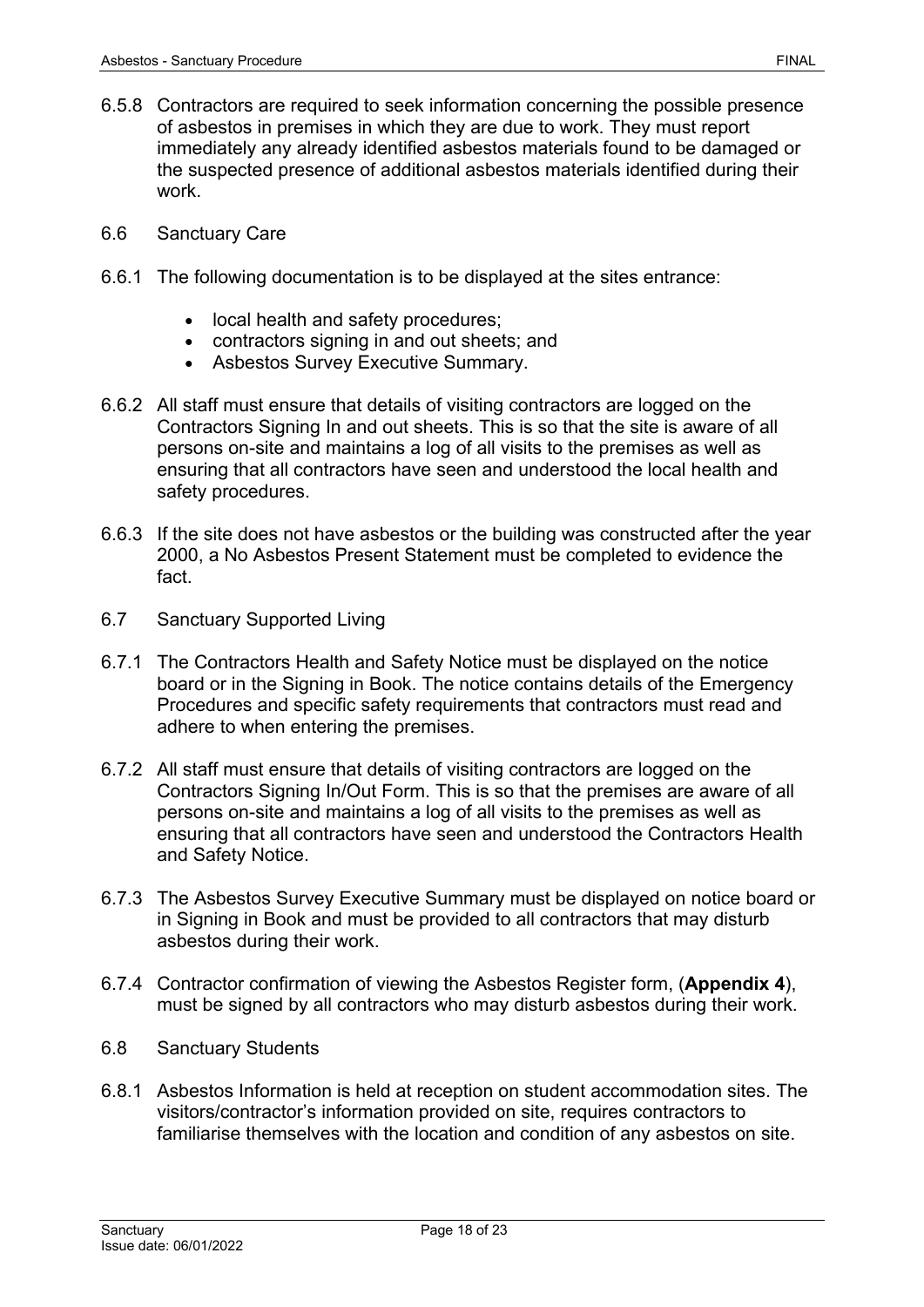- 6.8.2 Contractors are required to verify that they have read the Visitor/Contactor Information as part of the contractor signing in process.
- 6.9 The Emergency Services
- 6.9.1 The emergency services are to be given access to data on the most recent Asbestos Register for any Sanctuary premises they have need to enter.
- 6.10 For Enforcing Authorities
- 6.10.1 A copy of premises asbestos surveys must be provided on request. In an emergency, the NCT should be contacted, to provide the asbestos data for the premises being inspected, out of hours internal contractors will rely on the information provided by CSC through handheld devices.
- 6.11 General information for residents
- 6.11.1 Information for tenants is available via the [Sanctuary | Homepage](https://www.sanctuary-group.co.uk/) in the form of an Asbestos Guidance document, as part of the Safety in your Home information suite. The guidance contains information on what asbestos is, where it can potentially be found in properties and what to do if tenants think they may have asbestos in their home.
- 6.11.2 Information on the potential locations and hazards of asbestos is provided in the Repairs Handbook, which is available to all residents. This assists residents with understanding where asbestos can be found within properties and to consider the danger of asbestos before undertaking DIY works.

# <span id="page-18-0"></span>**7. Safe working with Asbestos**

- 7.1 Sanctuary complies with its duty to ensure employees and others are not exposed to asbestos as the result of work activities by:
- 7.2 All work with ACM will be undertaken in accordance with HSE Approved Code of Practice. This includes:
	- completion of works by the Licensed Asbestos Framework Contractor;
	- restriction of access to the work area for non-essential staff;
	- ensuring that all workers in the area who may be exposed are suitably trained and protected; and
	- decontaminating persons onsite so that they can be removed from the area, and secondly the de-contamination of the property.
- 7.3 Property Services Operatives must ensure that they have read, understood and abide by the Sanctuary Generic Risk Assessment - Exposure to ACM contained at **Appendix 3**.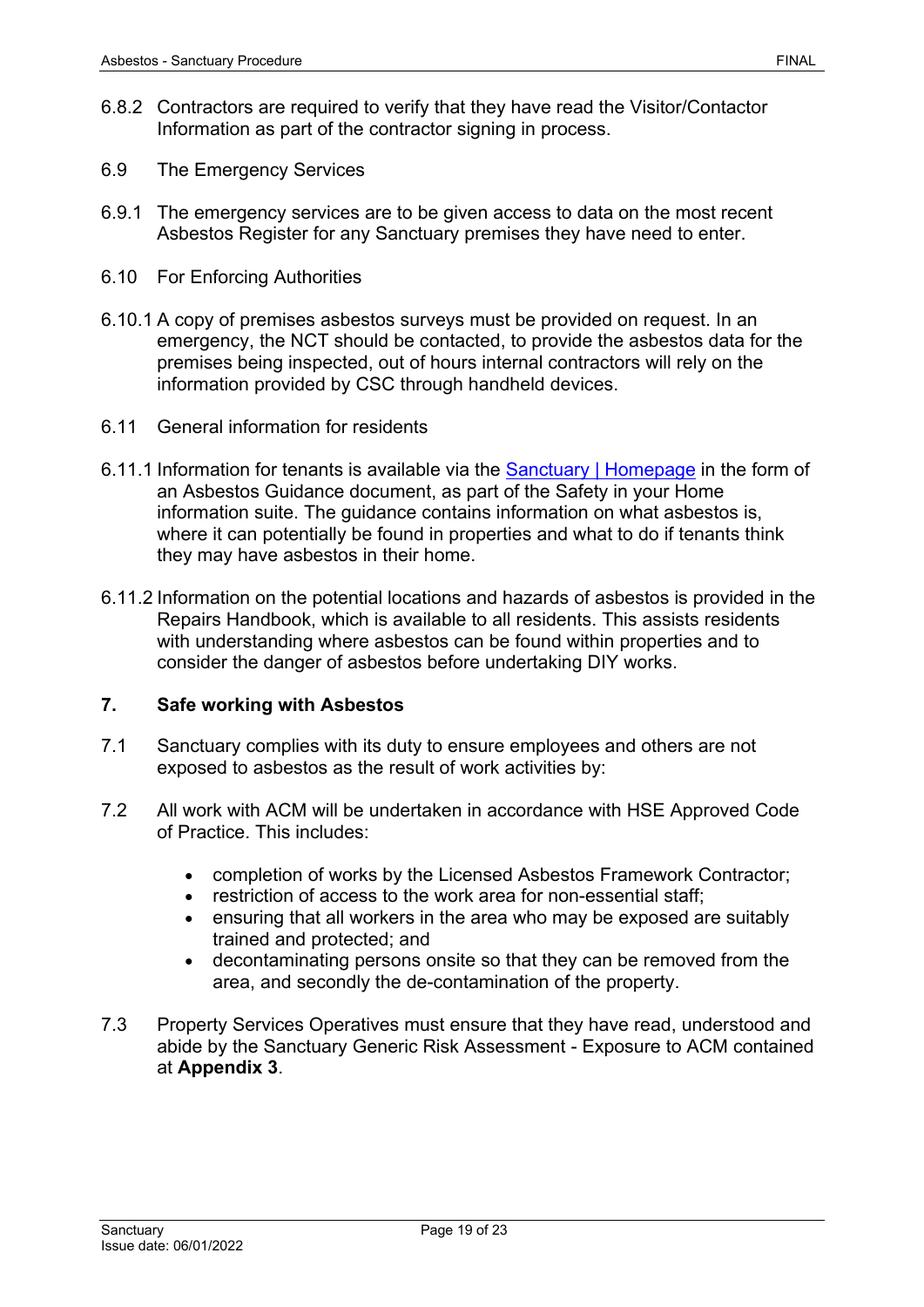#### <span id="page-19-0"></span>**8. Asbestos awareness training**

- 8.1 All Sanctuary employees whose job role indicates that they may potentially encounter asbestos, or ACM must complete asbestos awareness training as defined within CAR 2012, Regulation 10.
- 8.2 Asbestos Awareness (and Refresher) for Operatives Course; this course is delivered by the Licensed Asbestos Framework Contractor. The workshop covers the most common types of asbestos and how to protect people from exposure and is aimed at all employees who may disturb or encounter ACMs. This course should be attended by all operatives as mandatory and must be completed as part of the induction of new maintenance employees. The course must be completed every two years for existing employees.
- 8.3 Development and Construction have developed suitable asbestos awareness training which has been devised and will be delivered by competent members of the Operational Health and Safety Team, who have completed the BOHS P405 Management of Asbestos in building course. The training is aimed at Development and Construction staff who may disturb or encounter ACMs and /or who are responsible for the demolition of existing buildings prior to the construction of new build housing.
- 8.4 Records must be retained by the Learning Academy. This information is accessible by line managers in order to ensure employees have completed the relevant training.
- 8.5 External contractors working within existing stock must be trained in the recognition of asbestos and ACMs. Training records should be available for inspection during monthly contractor meetings.

# <span id="page-19-1"></span>**9. Incident control**

- 9.1 All incidents of:
	- discovered damage to material suspected of containing asbestos; or
	- disturbance of ACM as a result of works, must be reported to either the RP for planned works, line manager (becoming the RP) for responsive works or CSC as appropriate. All persons potentially exposed must remain onsite and emergency procedures followed.
- 9.1.1 The process flow chart for this can be found at **Appendix 2** Figure 6.

**Note**: All works must be stopped immediately and not continued until the ACMs composition is known.

9.2 A targeted survey, emergency air test and a physical sample must be requested by the RP and undertaken by the Licensed Asbestos Framework Contractor. For advice and guidance on best measures the RP should contact the NCT.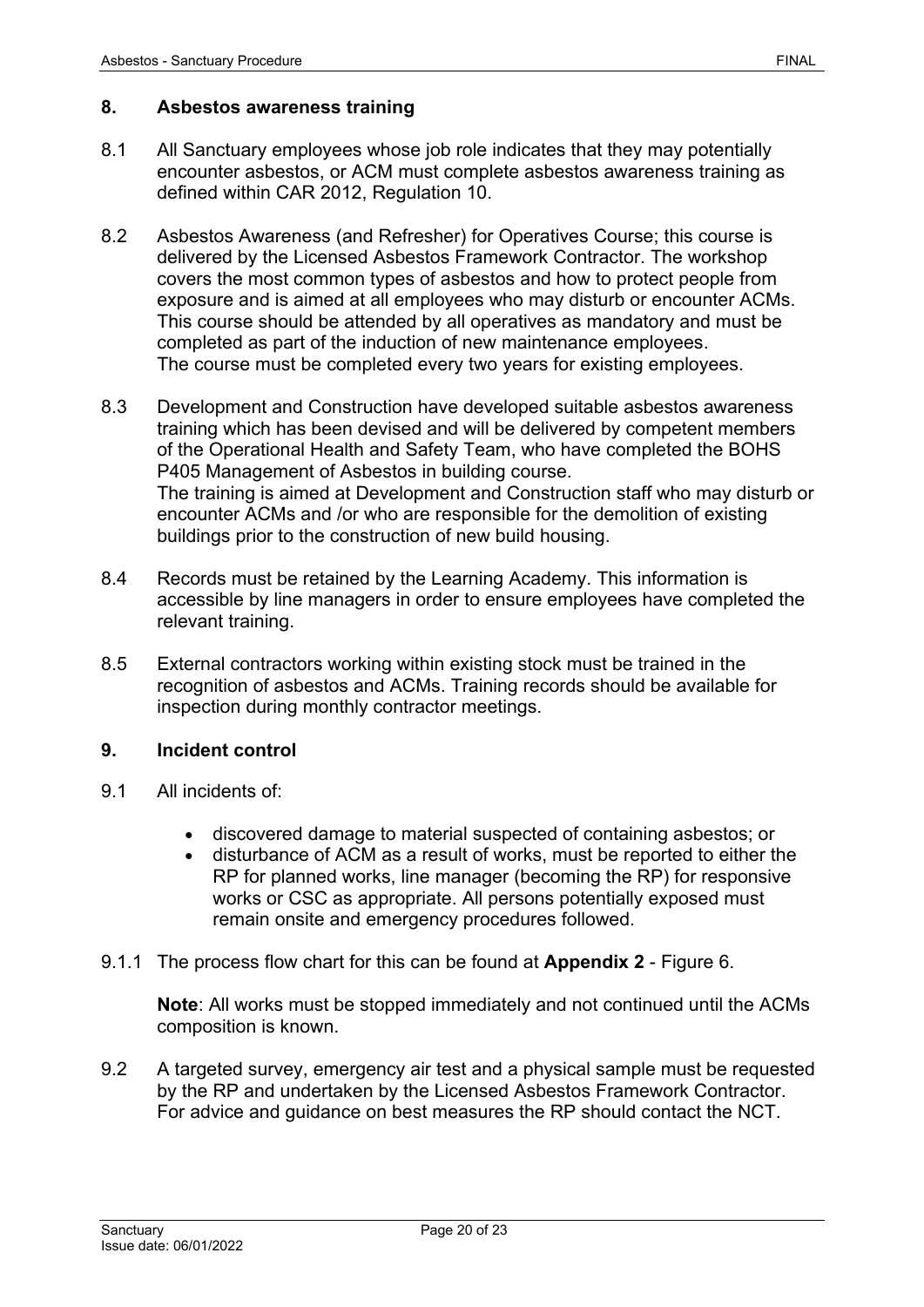- 9.3 The incident must be reported by the RP as soon as possible to the Health and Safety Accident Reporting Line by calling: 0800 916 1466 or directly onto the Radar system via the start menu icon for computer users, selecting the following:
	- Type of new event Untoward Event
	- Event Category Accident
	- Accident Category Property Damage
	- Property Damage Type Release of Asbestos.
- 9.4 If it is confirmed that no asbestos is present, then work can continue. If air sampling confirms the release of asbestos fibres are in breach of the legal control limit this is now classed as an Asbestos Incident. The RP must immediately inform the relevant Service Manager, Health and Safety, and the NCT.
- 9.5 The Operational Health and Safety teams are responsible for co-ordinating the response to any Asbestos Incident within their business area and will be advised by the Licensed Asbestos Framework Contractor on the steps necessary; to firstly decontaminate persons on-site so that they can be removed from the area; and secondly the de-contamination of the property.

#### <span id="page-20-0"></span>**10. Demolition of Buildings**

- 10.1 All demolition works are the responsibility of the Development Project team, which will appoint a Project Manager for the site to act as the RP.
- 10.2 The RP will arrange for a Demolition Survey to be undertaken by a Sanctuary asbestos framework contractor of any building constructed prior to 2000 and before any works can commence, in accordance with Asbestos: [The survey](https://www.hse.gov.uk/pubns/priced/hsg264.pdf) [guide HSG264](https://www.hse.gov.uk/pubns/priced/hsg264.pdf)
- 10.3 If the survey result indicates that no ACMs are present, then this information is passed to the demolition contractor to include in their Construction Phase Plan (CPP).

If the assessment concludes that ACMs are present within the building, then the following process applies:

- 10.3.1 The RP will appoint a Sanctuary approved demolition contractor as a PC responsible for the removal of the asbestos by a licenced contractor and the completion of the demolition works.
- 10.3.2 The demolition contractor will ensure that suitable risk assessments and method statements are provided for both the asbestos removal and subsequent demolition within the demolition CPP. The CPP will be provided by the demolition contactor to the appointed Principal Designer for prior review and assessment of adequacy before any works commence.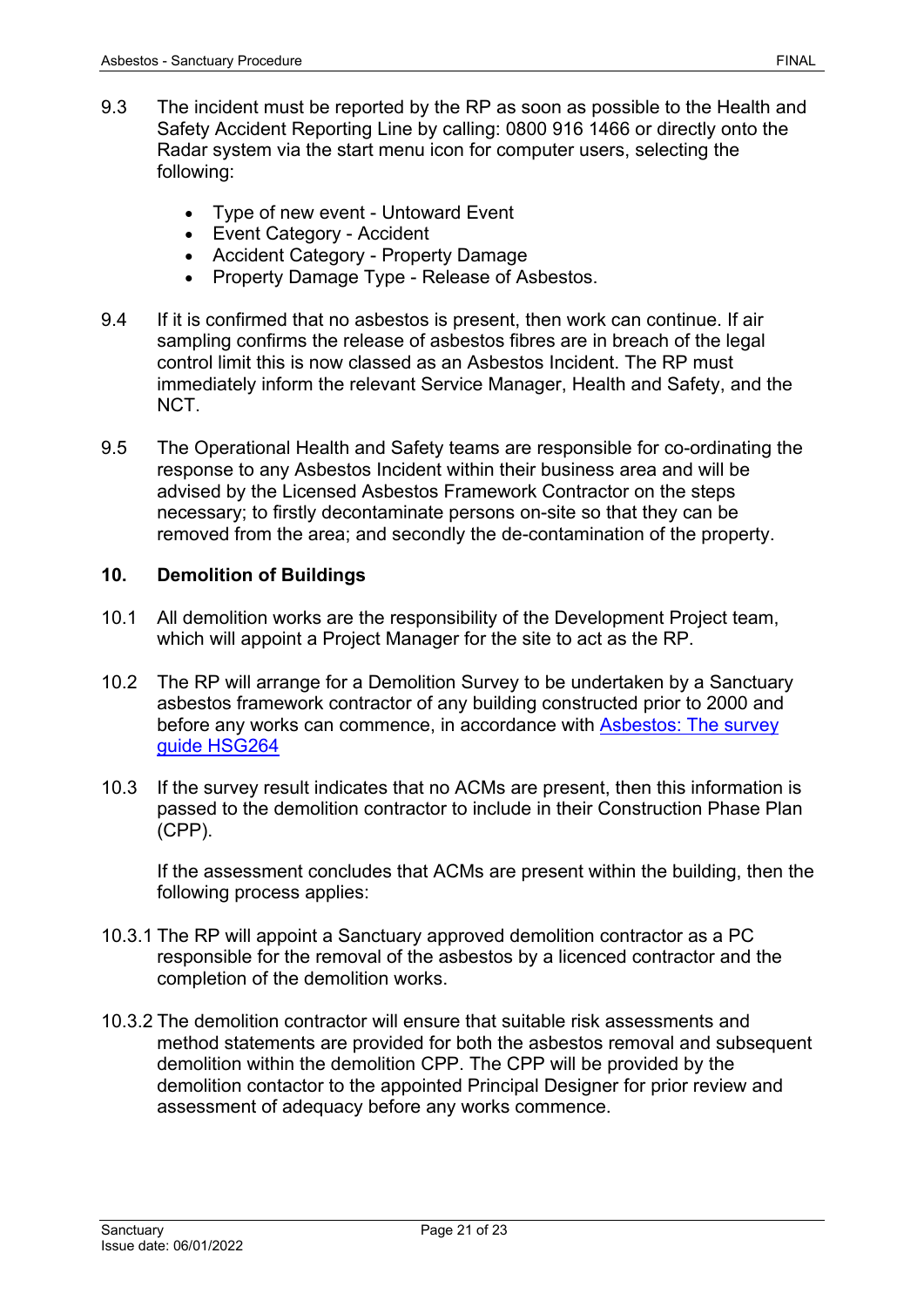- 10.3.3 All asbestos removal contractors appointed by the demolition contractor will be licenced by the HSE for the type of removal being undertaken in accordance with CAR 2012.
- 10.3.4 The demolition contractor is responsible for ensuring that a UKAS accredited analyst is appointed who is independent of the removal contractor, to undertake suitable sampling to confirm that all asbestos ACM's have been removed prior to demolition taking place.
- 10.3.5 Where there is a planned delay between survey and demolition, the building must be secured and notices warning of the presence of asbestos affixed to access points. The condition of the building must be managed, so far as is reasonably practicable, to reduce the risk of exposure to ACM, without risk to others.
- 10.3.6 The RP will ensure access to the building is controlled and that any persons seeking entry is made aware of the presence of ACM and provided with the asbestos survey. Where the condition of the building is in a state of increasing dilapidation, likely to cause deterioration to known ACM, then the RP is responsible for commissioning further surveys to ensure that any remedial works are identified, to reduce, so far as is reasonably practicable, the risk of exposure to ACM.
- 10.3.7 On completion of the demolition all evidence obtained from asbestos sampling carried out by the analyst must be provided to the Project Manager and retained in the Health and Safety File.